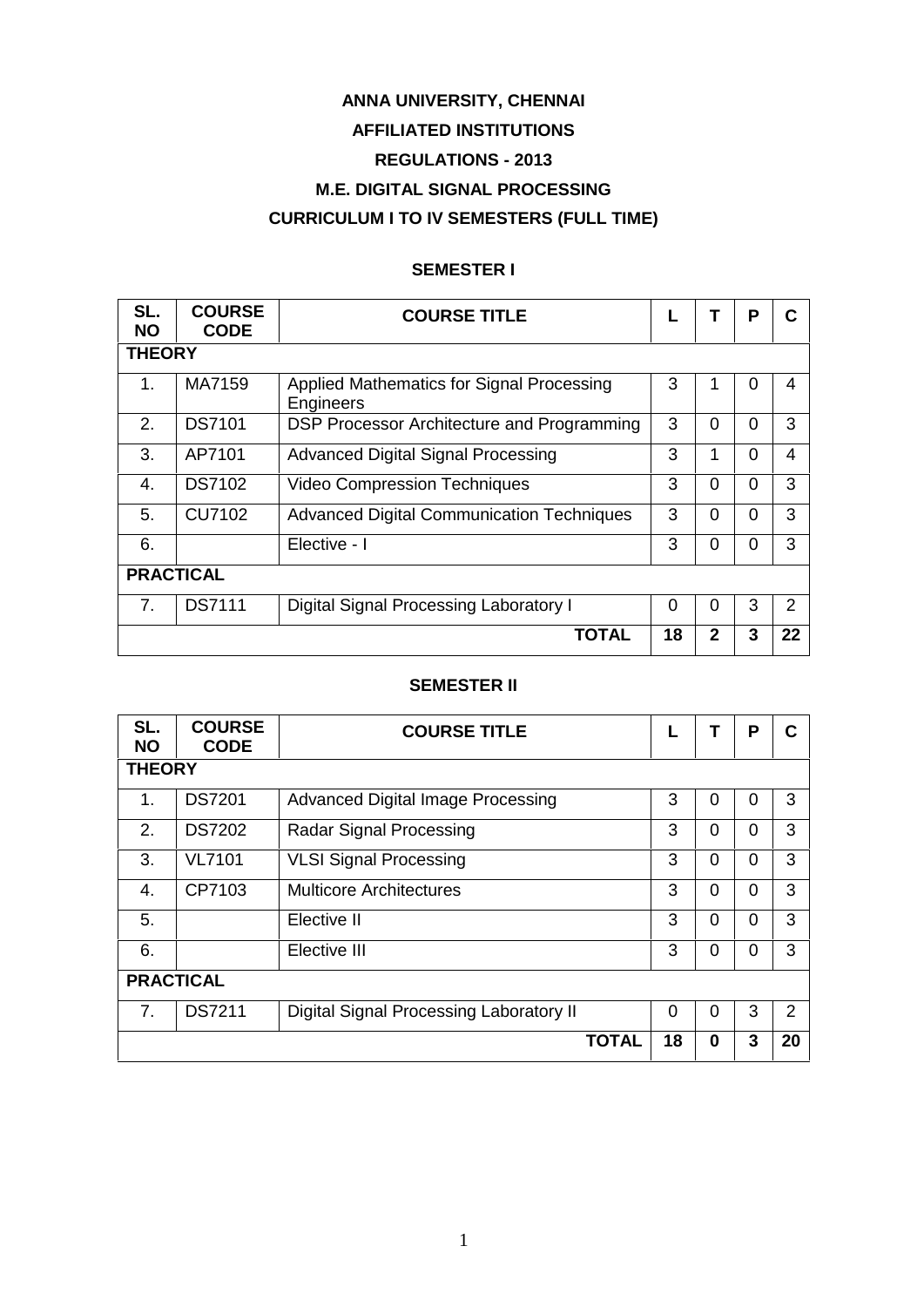### **SEMESTER III**

| SL.<br><b>NO</b> | <b>COURSE</b><br><b>CODE</b> | <b>COURSE TITLE</b>                |   |   | D  | С  |  |  |  |
|------------------|------------------------------|------------------------------------|---|---|----|----|--|--|--|
|                  | <b>THEORY</b>                |                                    |   |   |    |    |  |  |  |
| ι.               | <b>DS7301</b>                | Speech and Audio Signal Processing | 3 | 0 |    | 3  |  |  |  |
| 2.               |                              | Elective IV                        | 3 | 0 |    | 3  |  |  |  |
| 3.               |                              | Elective V                         | 3 | 0 |    | 3  |  |  |  |
| <b>PRACTICAL</b> |                              |                                    |   |   |    |    |  |  |  |
|                  | <b>DS7311</b>                | Project Work (Phase I)             | 0 | 0 | 12 | 6  |  |  |  |
|                  |                              | <b>TOTAL</b>                       | 9 | 0 | 12 | 15 |  |  |  |

### **SEMESTER IV**

| SL.<br><b>NO</b> | <b>COURSE</b><br><b>CODE</b> | <b>COURSE TITLE</b>     | - |   | D  | u  |  |  |  |
|------------------|------------------------------|-------------------------|---|---|----|----|--|--|--|
| <b>PRACTICAL</b> |                              |                         |   |   |    |    |  |  |  |
| . .              | <b>DS7411</b>                | Project Work (Phase II) |   |   | 24 | 12 |  |  |  |
|                  |                              | <b>TOTAL</b>            | 0 | 0 | 24 | 12 |  |  |  |

# **TOTAL NO.OF CREDITS:69**

#### **LIST OF ELECTIVES**

#### **ELECTIVE - I**

| SL.<br><b>NO</b> | <b>COURSE</b><br><b>CODE</b> | <b>COURSE TITLE</b>                  |   | Р | С |
|------------------|------------------------------|--------------------------------------|---|---|---|
| . .              | <b>CU7009</b>                | Neural Network and Applications      | 3 | 0 | 3 |
| 2.               | <b>IF7301</b>                | Soft Computing                       | 3 | 0 | 3 |
| 3.               | CP7030                       | <b>Robotics</b>                      | 3 | 0 | 3 |
| -4.              | AP7102                       | Advanced Digital Logic System Design | 3 | 0 | 3 |

### **ELECTIVE - II**

| SL.<br><b>NO</b> | <b>COURSE</b><br><b>CODE</b> | <b>COURSE TITLE</b>              |   |   | Р | C |
|------------------|------------------------------|----------------------------------|---|---|---|---|
| 1                | <b>DS7001</b>                | <b>Optical Signal Processing</b> | 3 |   | 0 | 3 |
| 2.               | <b>DS7002</b>                | <b>Bio Signal Processing</b>     | 3 | 0 | 0 | 3 |
| 3.               | <b>BM7201</b>                | Applied Medical Image Processing | 3 |   | 0 | 3 |
| 4.               | <b>DS7003</b>                | <b>Array Signal Processing</b>   | 3 |   | 0 | 3 |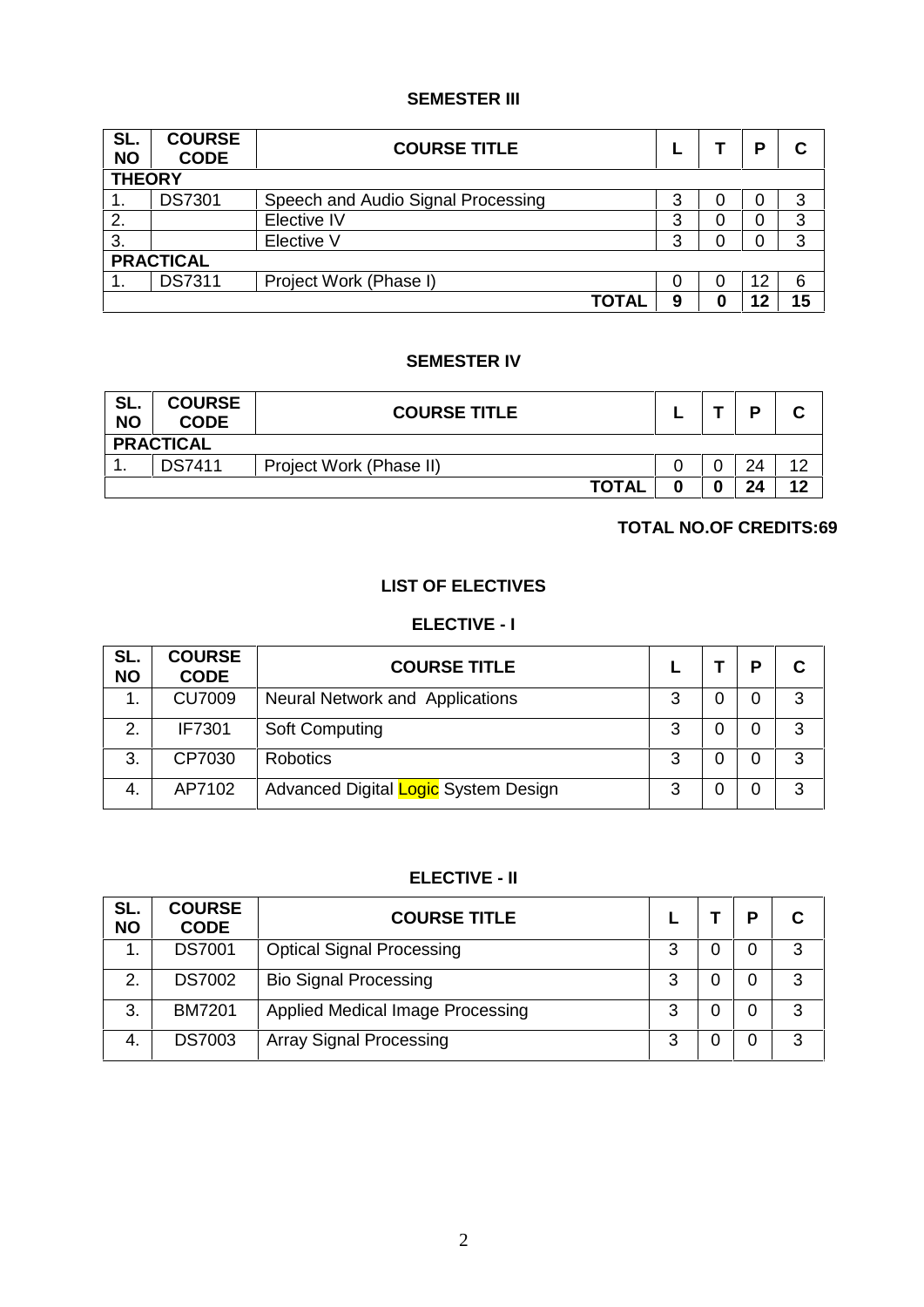# **ELECTIVE - III**

| SL.<br><b>NO</b> | <b>COURSE</b><br><b>CODE</b> | <b>COURSE TITLE</b>                           |   |   | Р | С |  |  |  |
|------------------|------------------------------|-----------------------------------------------|---|---|---|---|--|--|--|
|                  | <b>ELECTIVES III</b>         |                                               |   |   |   |   |  |  |  |
| 1.               | <b>DS7004</b>                | <b>Wireless Sensor Networks</b>               | 3 |   |   | 3 |  |  |  |
| 2.               | <b>DS7005</b>                | Cryptographic Techniques                      | 3 |   |   | 3 |  |  |  |
| 3.               | <b>DS7006</b>                | <b>Adaptive Signal Processing</b>             | 3 | O |   | 3 |  |  |  |
| -4.              | <b>DS7007</b>                | <b>Underwater Acoustics Signal Processing</b> | 3 |   |   | 3 |  |  |  |

# **ELECTIVE - IV**

| SL.<br><b>NO</b> | <b>COURSE</b><br><b>CODE</b> | <b>COURSE TITLE</b>                        |   |   | P            | С |
|------------------|------------------------------|--------------------------------------------|---|---|--------------|---|
| 1.               | <b>DS7008</b>                | <b>Embedded System Design</b>              | 3 | 0 | 0            | 3 |
| 2.               | <b>DS7009</b>                | Real Time Operating System Design          | 3 | 0 | $\mathbf{0}$ | 3 |
| 3.               | <b>DS7010</b>                | Microcontroller System Design and Analysis | 3 | 0 | 0            | 3 |
| 4.               | <b>DS7011</b>                | <b>Digital Signal Compression</b>          | 3 | 0 | 0            | 3 |
| 5.               | <b>MU7011</b>                | Video Compression                          | 3 | 0 | 0            | 3 |

# **ELECTIVE - V**

| SL.<br><b>NO</b> | <b>COURSE</b><br><b>CODE</b> | <b>COURSE TITLE</b>                      |   | D | C |
|------------------|------------------------------|------------------------------------------|---|---|---|
|                  | MU7102                       | <b>Multimedia Communication Networks</b> | 3 |   | 3 |
| 2.               | CP7204                       | <b>Advanced Operating systems</b>        | 3 |   | 3 |
| 3.               | <b>DS7012</b>                | Design and Analysis of Algorithms        | 3 |   | 3 |
| -4.              | <b>DS7013</b>                | Digital Modulation and Coding            | 3 |   | 3 |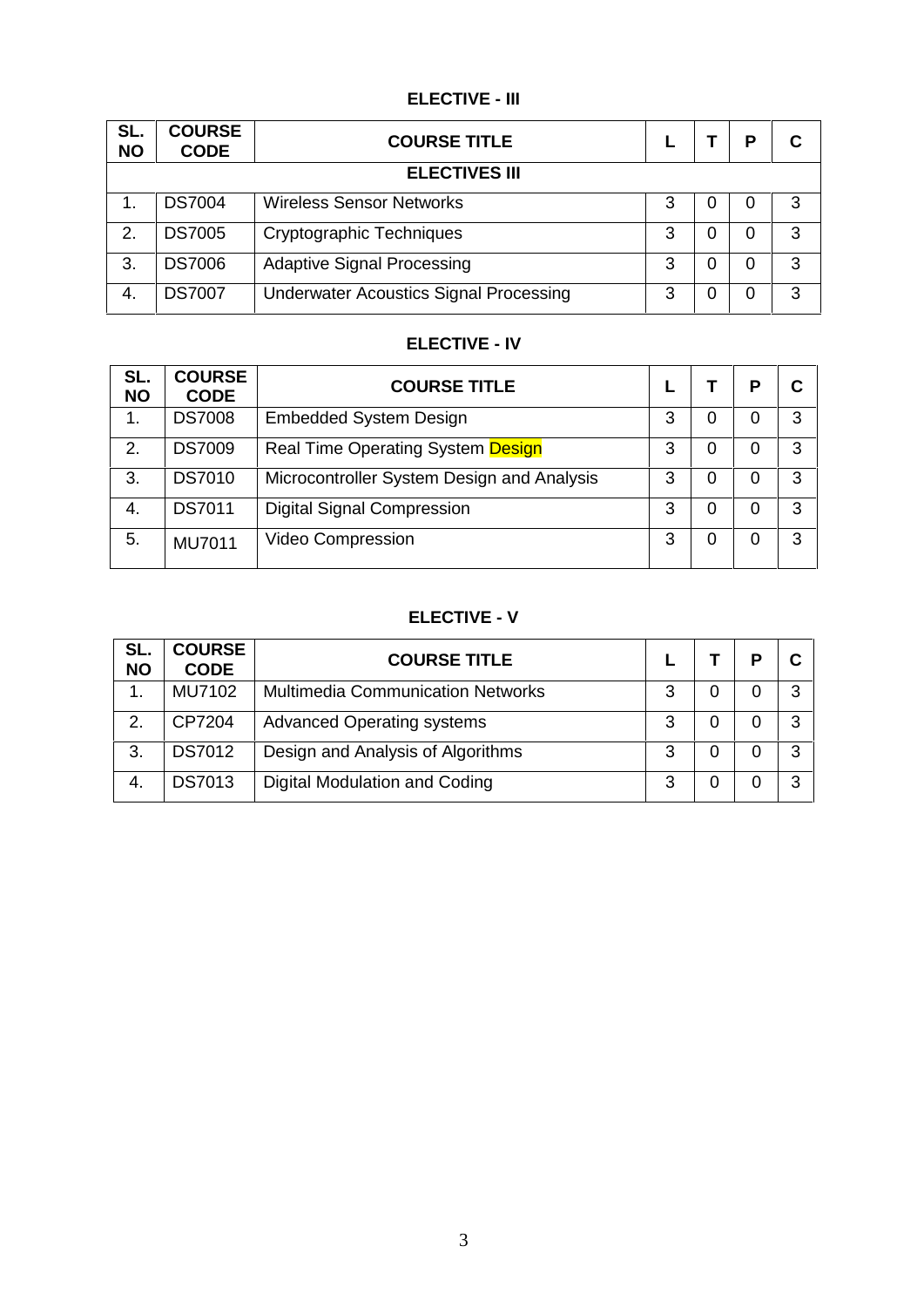#### **MA7159 APPLIED MATHEMATICS FOR SIGNAL PROCESSING ENGINEERS L T P C 3 1 0 4**

# **OBJECTIVES:**

- To develop the ability to use the concepts of Linear algebra and Special functions for solving problems related to Networks.
- To formulate and construct a mathematical model for a linear programming problem in real life situation;
- To expose the students to solve ordinary differential equations by various techniques.

#### **OUTCOMES:**

- To achieve an understanding of the basic concepts of algebraic equations and method of solving them.
- To familiarize the students with special functions and solve problems associated with engineering applications.

#### **UNIT I LINEAR ALGEBRA (9+3)**

Vector spaces – norms – Inner Products – Eigen values using QR transformations – QR factorization - generalized eigenvectors – Canonical forms – singular value decomposition and applications - pseudo inverse – least square approximations --Toeplitz matrices and some applications.

#### **UNIT II SPECIAL FUNCTIONS (9+3)**

Bessel's equation – Bessel function – Recurrence relations - Generating function and orthogonal property for Bessel functions of first kind – Fourier-Bessel expansion.

#### **UNIT IV LINEAR PROGRAMMING (9+3)**

Formulation – Graphical solution – Simplex method – Two phase method - Transportation and Assignment Models

#### **UNIT IV ALGEBRAIC EQUATIONS (9+3)**

Systems of linear equations: Gauss Elimination method, pivoting techniques, Thomas algorithm for tridiagonal system – Jacobi, Gauss Seidel, SOR iteration methods - Systems of nonlinear equations: Fixed point iterations, Newton Method, Eigenvalue problems: power method, inverse power method, Faddeev – Leverrier Method.

#### **UNIT V ORDINARY DIFFERENTIAL EQUATIONS (9+3)**

Runge Kutta Methods for system of IVPs, numerical stability, Adams-Bashforth multistep method, solution of stiff ODEs, shooting method, BVP: Finite difference method, orthogonal collocation method, orthogonal collocation with finite element method, Galerkin finite element method.

#### **TOTAL: 45+15=60 PERIODS**

### **BOOKS FOR STUDY:**

1. Richard Bronson, Gabriel B.Costa, "Linear Algebra", Academic Press, Second Edition, 2007.

2. Peter V.O'Neil, "Advanced Engineering Mathematics", Cengage Learning, Seventh Edition, 2011.

- 3. Grimaldi R.P. and Ramana B.V., "Discrete and Combinatorial Mathematics", Pearson Education, Reprinted in 2006.  $(5<sup>th</sup> Edition)$ .
- 4. Saumyen Guha and Rajesh Srivastava, "Numerical methods for Engineering and Science", Oxford Higher Education, New Delhi, 2010.

#### **REFERENCES:**

- 1. Richard Bronson, "Matrix Operation", Schaum's outline series, Tata McGraw Hill, Second Edition, 2011.
- 2. Glyn James, "Advanced Modern Engineering Mathematics", Pearson/Prentice Hall, Third Edition, 2004.
- 3. Erwin Kreyszig. "Advanced Engineering Mathematics", John Wiley & Sons, Ninth Edition, 2011.
- 4. Taha H.A., "Operations Research: An introduction", Pearson Education, Asia, New Delhi, Ninth Edition, 2012.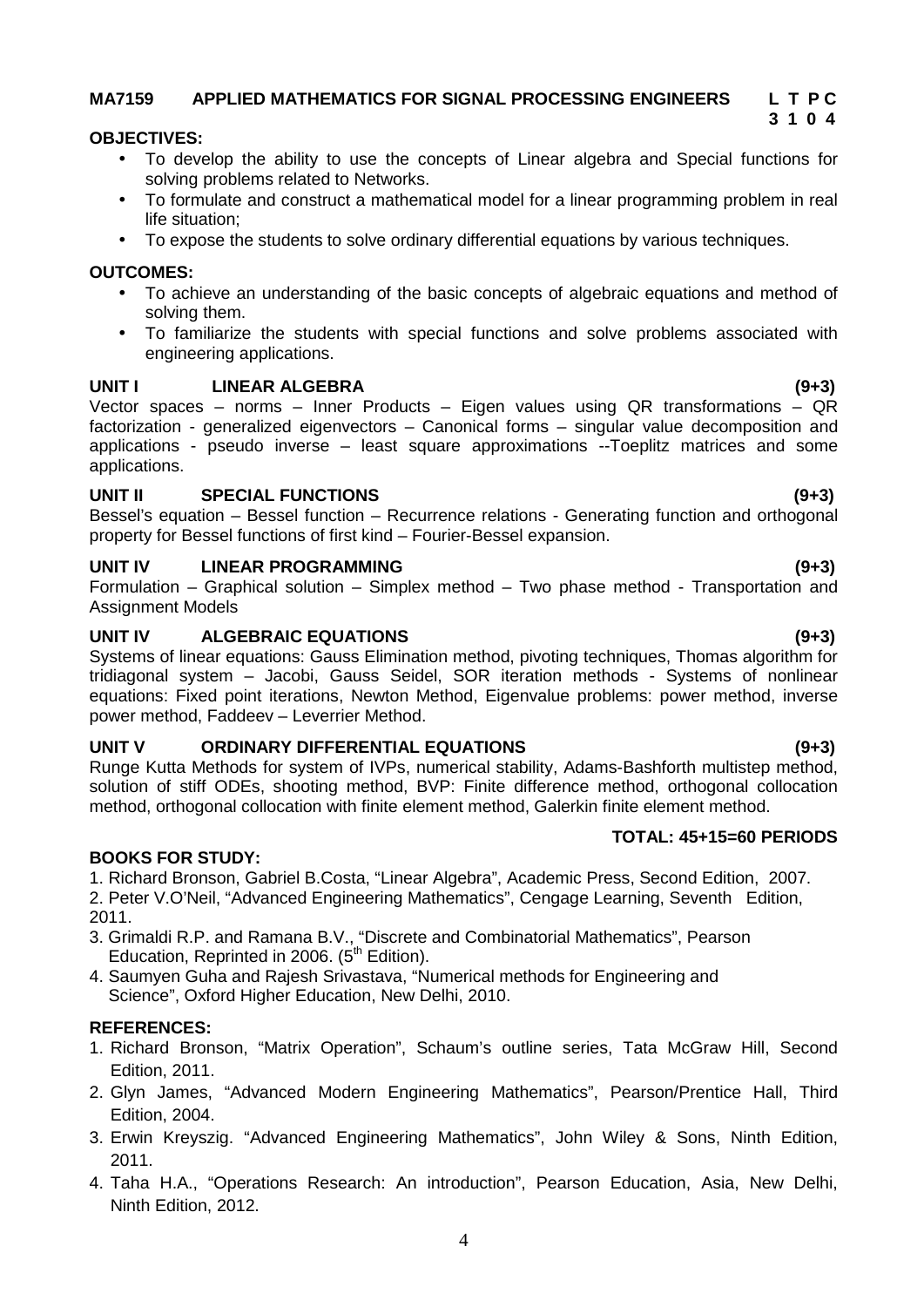### **DS7101 DSP PROCESSOR ARCHITECTURE AND PROGRAMMING L T P C**

#### **OBJECTIVES:**

The objective of this course is to provide in-depth knowledge on

- Digital Signal Processor basics
- Third generation DSP Architecture and programming skills
- Advanced DSP architectures and some applications.

#### **OUTCOMES:**

Students should be able to:

- **Become Digital Signal Processor specialized engineer**
- DSP based System Developer

### **UNIT I FUNDAMENTALS OF PROGRAMMABLE DSPs 9**

Multiplier and Multiplier accumulator – Modified Bus Structures and Memory access in PDSPs – Multiple access memory – Multi-port memory – VLIW architecture- Pipelining – Special Addressing modes in P-DSPs – On chip Peripherals.

#### **UNIT II TMS320C5X PROCESSOR 9**

Architecture – Assembly language syntax - Addressing modes – Assembly language Instructions - Pipeline structure, Operation – Block Diagram of DSP starter kit – Application Programs for processing real time signals.

#### **UNIT III TMS320C6X PROCESSOR 9**

Architecture of the C6x Processor - Instruction Set - DSP Development System: Introduction – DSP Starter Kit Support Tools- Code Composer Studio - Support Files - Programming Examples to Test the DSK Tools – Application Programs for processing real time signals.

#### **UNIT IV ADSP PROCESSORS 9**

Architecture of ADSP-21XX and ADSP-210XX series of DSP processors- Addressing modes and assembly language instructions – Application programs –Filter design, FFT calculation.

#### **UNIT V ADVANCED PROCESSORS 9**

Architecture of TMS320C54X: Pipe line operation, Code Composer studio – Architecture of TMS320C6X - Architecture of Motorola DSP563XX – Comparison of the features of DSP family processors.

#### **REFERENCES:**

- 1. B.Venkataramani and M.Bhaskar, "Digital Signal Processors Architecture, Programming and Applications" – Tata McGraw – Hill Publishing Company Limited. New Delhi, 2003.
- 2. Avtar Singh and S. Srinivasan, Digital Signal Processing Implementations using DSP Microprocessors with Examples from TMS320C54xx, cengage Learning India Private Limited, Delhi 2012
- 3. User guides Texas Instrumentation, Analog Devices, Motorola.
- 4. Rulph Chassaing, Digital Signal Processing and Applications with the C6713 and C6416 DSK, A JOHN WILEY & SONS, INC., PUBLICATION, 2005

# **AP7101 ADVANCED DIGITAL SIGNAL PROCESSING L T P C**

#### **OBJECTIVES:**

The purpose of this course is to provide in-depth treatment on methods and techniques in discretetime signal transforms, digital filter design, optimal filtering

- Power spectrum estimation, multi-rate digital signal processing
- DSP architectures which are of importance in the areas of signal processing, control and communications.

**3 1 0 4**

**TOTAL: 45 PERIODS**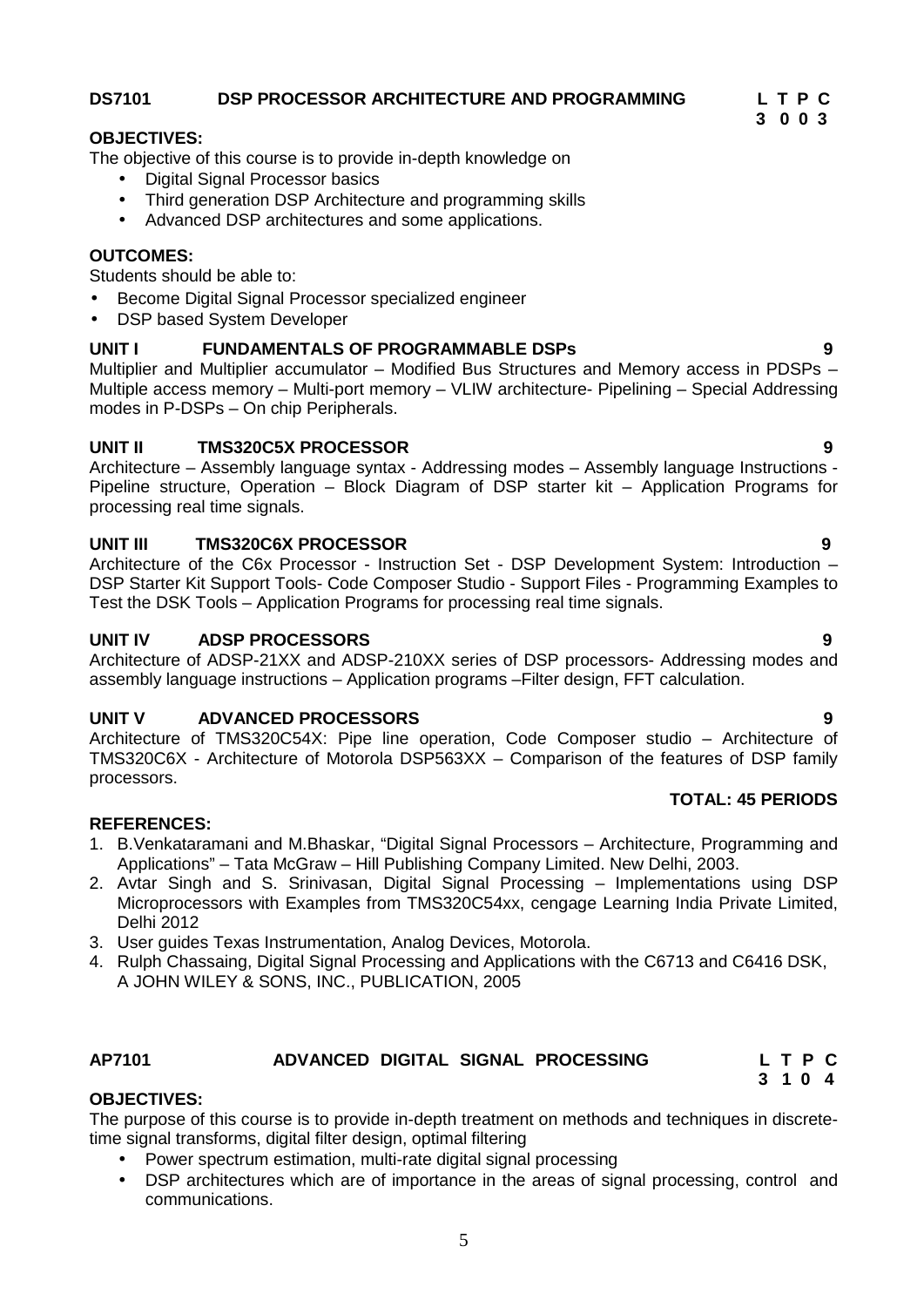#### **OUTCOMES:**

Students should be able to:

- To design adaptive filters for a given application
- To design multirate DSP systems.

#### **UNIT I DISCRETE RANDOM SIGNAL PROCESSING 9**

Weiner Khitchine relation - Power spectral density – filtering random process, Spectral Factorization Theorem, special types of random process – Signal modeling-Least Squares method, Pade approximation, Prony's method, iterative Prefiltering, Finite Data records, Stochastic Models.

#### **UNIT II SPECTRUM ESTIMATION 9**

Non-Parametric methods - Correlation method - Co-variance estimator - Performance analysis of estimators – Unbiased consistent estimators - Periodogram estimator - Barlett spectrum estimation - Welch estimation - Model based approach - AR, MA, ARMA Signal modeling - Parameter estimation using Yule-Walker method.

#### **UNIT III LINEAR ESTIMATION AND PREDICTION 9**

Maximum likelihood criterion - Efficiency of estimator - Least mean squared error criterion - Wiener filter - Discrete Wiener Hoff equations - Recursive estimators - Kalman filter - Linear prediction, Prediction error - Whitening filter, Inverse filter - Levinson recursion, Lattice realization, Levinson recursion algorithm for solving Toeplitz system of equations.

### **UNIT IV ADAPTIVE FILTERS 9**

FIR Adaptive filters - Newton's steepest descent method - Adaptive filters based on steepest descent method - Widrow Hoff LMS Adaptive algorithm - Adaptive channel equalization - Adaptive echo canceller - Adaptive noise cancellation - RLS Adaptive filters - Exponentially weighted RLS - Sliding window RLS - Simplified IIR LMS Adaptive filter.

#### **UNIT V MULTIRATE DIGITAL SIGNAL PROCESSING 9**

Mathematical description of change of sampling rate - Interpolation and Decimation - Continuous time model - Direct digital domain approach - Decimation by integer factor - Interpolation by an integer factor - Single and multistage realization - Poly phase realization - Applications to sub band coding - Wavelet transform and filter bank implementation of wavelet expansion of signals.

#### **L +T= 45+15=60 PERIODS**

#### **REFERENCES:**

- 1. Monson H. Hayes, "Statistical Digital Signal Processing and Modeling", John Wiley and Sons Inc., New York, 2006.
- 2. Sophoncles J. Orfanidis, "Optimum Signal Processing ", McGraw-Hill, 2000.
- 3. John G. Proakis, Dimitris G. Manolakis, "Digital Signal Processing", Prentice Hall of India, New Delhi, 2005.
- 4. Simon Haykin, "Adaptive Filter Theory", Prentice Hall, Englehood Cliffs, NJ1986.
- 5. S. Kay," Modern spectrum Estimation theory and application", Prentice Hall, Englehood Cliffs, NJ1988.
- 6. P. P. Vaidyanathan, "Multirate Systems and Filter Banks", Prentice Hall, 1992.

#### **DS7102 VIDEO COMPRESSION TECHNIQUES L T P C**

**3 0 0 3**

#### **OBJECTIVES:**

- To understand the basics of Video representation in space and transform domains
- To understand intraframe coding Techniques
- To understand interframe compression
- To know the basics of Video Compression standards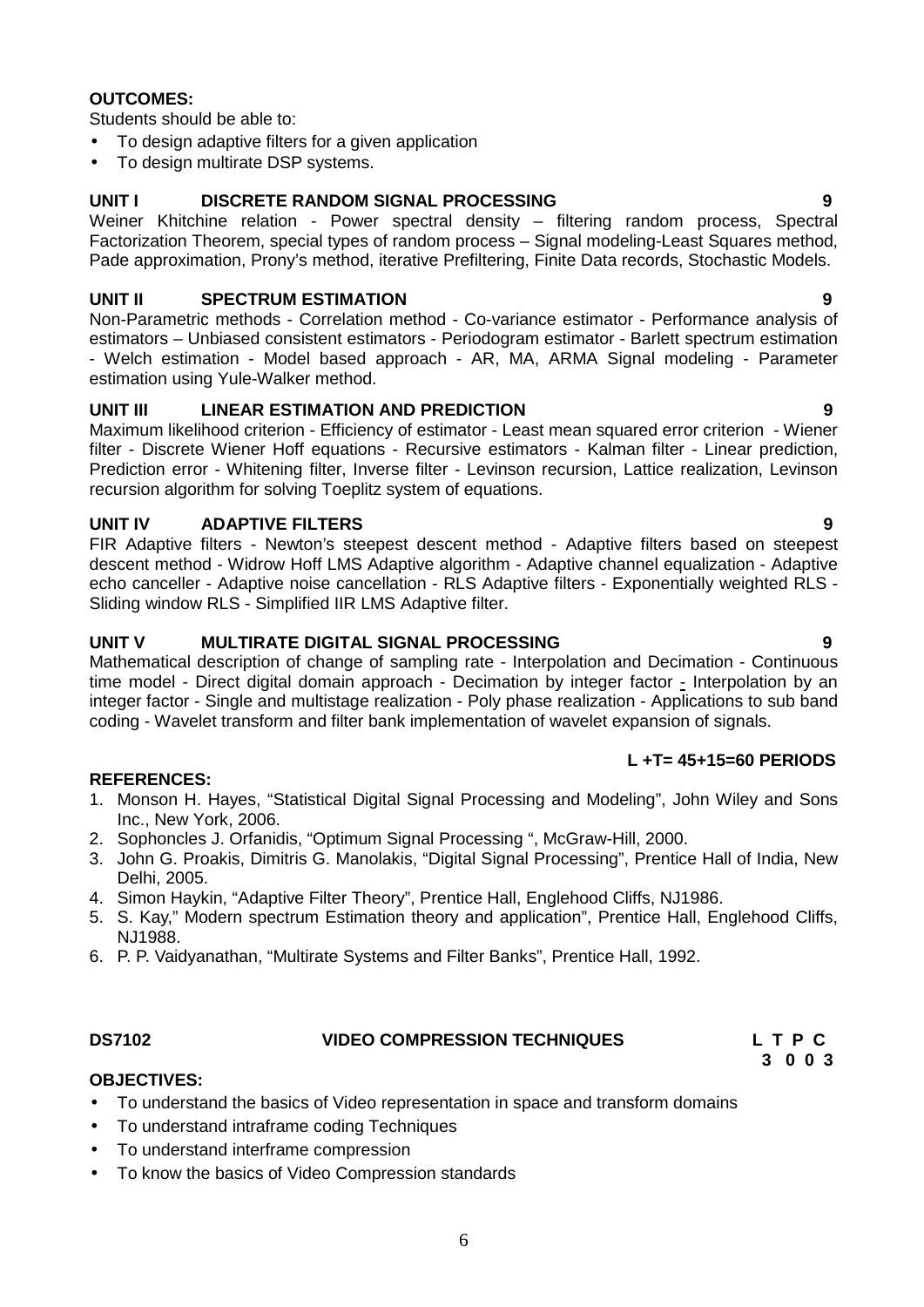### **OUTCOMES:**

- To be able to design Video Compression schemes
- To be able to implement the state-of the art Video Standards

### **UNIT I DIGITAL VIDEO REPRESENTATION 9**

Video Frames and Fields- Colour Spaces- Spatial and Temporal sampling-Quantization – MSE- Uniform Scalar Quanitization- Non-Uniform Scalar Quantization- Transform Representation – 2D\_DFT- DCT- 2D Wavelet Transform

#### **UNIT II STILL IMAGE COMPRESSION TECHNIQUES 9**

Spatial Redundancy Reduction- Predictive Coding - Transform Coding Techniques-Variable Length Coding Huffman Coding – Arithmetic Coding –Run Length Coding -Still Image Compression-JPEG

#### **UNIT III VIDEO COMPRESSION 9**

Inter frame Coding- I, P,B and D frames-Motion estimation – Motion estimation with Half Pixel Precision-Bidirectional Motion estimation- MPEG2-Scalability

#### **UNIT IV LOW BIT RATE VIDEO CODING 9**

Coding for Video Conferencing – Overview of H.261 – Coding in H.263- Coding of Motion Vectors

#### **UNIT V CONTENT BASED VIDEO CODING 9**

Video Object Plane-encoding of VOPs-Segmenation-shape Coding- Texture Coding-MPEG-4 – Basics of content description, search and delivery in MPEG7

#### **REFERENCES**

- 1. Mohammed Ghanbari, Standard Codecs: Image compression to Advanced Video Coding, Telecommunication Series, IET, 2008
- 2. Peter Symes, Digital Video Compression, McGraw Hill, 2004
- 3. Iain E.G. Richardson, H.264 and MPEG-4, Video Compression: Video Coding for Next generation Multimedia, John Wiley, 2003.

#### **CU7102 ADVANCED DIGITAL COMMUNICATION TECHNIQUES L T P C**

#### **OBJECTIVES:**

- To understand the basics of signal-space analysis and digital transmission.
- To understand the coherent and noncoherent receivers and its impact on different channel characteristics.
- To understand Orthogonal Frequency Division Multiplexing.
- To understand the different block coded and convolutional coded digital communication systems.
- To understand the different Equalizers.

# **UNIT I COHERENT AND NON-COHERENT COMMUNICATION 9**

Coherent receivers – Optimum receivers in WGN – IQ modulation & demodulation – Noncoherent receivers in random phase channels; MFSK receivers – Rayleigh and Rician channels – Partially coherent receivers – DPSK; M-PSK; M-DPSK--BER Performance Analysis. Carrier Synchronization- Bit synchronization.

### **UNIT II EQUALIZATION TECHNIQUES 9**

Band Limited Channels- ISI – Nyquist Criterion- Controlled ISI-Partial Response signals- Equalization algorithms – Viterbi Algorithm – Linear equalizer – Decision feedback equalization – Adaptive Equalization algorithms.

#### **TOTAL: 45 PERIODS**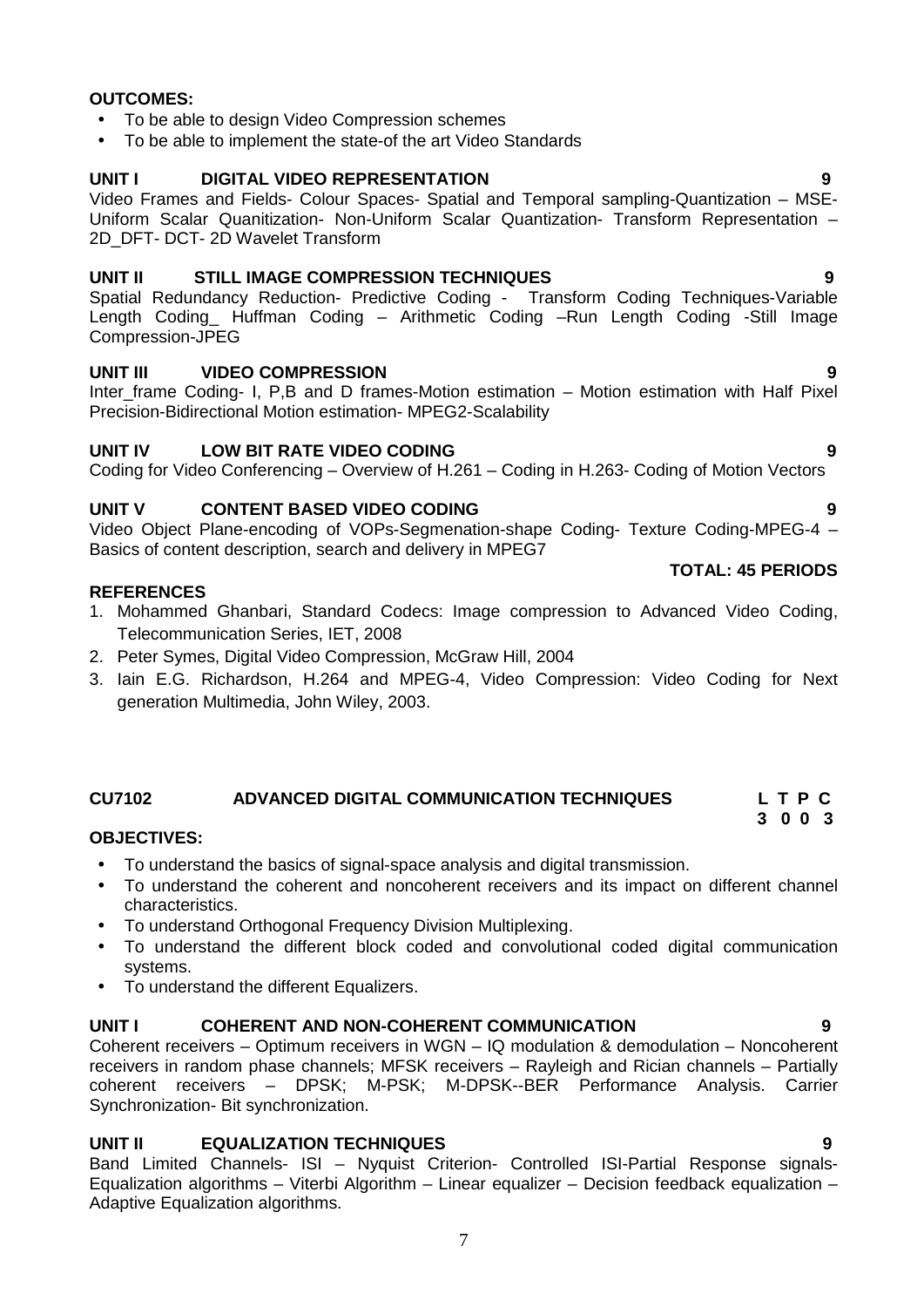### **TOTAL: 45 PERIODS**

**0 0 3 2**

## **UNIT III BLOCK CODED DIGITAL COMMUNICATION 9**

Architecture and performance – Binary block codes; Orthogonal; Biorthogonal; Transorthogonal – Shannon's channel coding theorem; Channel capacity; Matched filter; Concepts of Spread spectrum communication – Coded BPSK and DPSK demodulators– Linear block codes; Hammning; Golay; Cyclic; BCH ; Reed – Solomon codes - Space time block codes

# **UNIT IV CONVOLUTIONAL CODED DIGITAL COMMUNICATION 9**

Representation of codes using Polynomial, State diagram, Tree diagram, and Trellis diagram – Decoding techniques using Maximum likelihood, Viterbi algorithm, Sequential and Threshold methods – Error probability performance for BPSK and Viterbi algorithm, Turbo Coding.

**UNIT V OFDM 9** Generation of sub-carriers using the IFFT; Guard Time and Cyclic Extension; Windowing; OFDM signal processing; Peak Power Problem: PAP reduction schemes- Clipping, Filtering, Coding and Scrambling.-

# **TOTAL: 45 PERIODS**

# **OUTCOMES:**

Upon Completion of the course, the students will be able to

- Develop the ability to understand the concepts of signal space analysis coherent and non coherent receivers.
- Comprehend the generation of OFDM signals and the processing of the signals.
- Possess knowledge on different block codes and convolutional codes.
- Conceptually appreciate different Equalization techniques.

# **REFERENCES:**

- 1. M.K.Simon, S.M.Hinedi and W.C.Lindsey, Digital communication techniques; Signalling and detection, Prentice Hall India, New Delhi. 1995.
- 2. Simon Haykin, Digital communications, John Wiley and sons, 1998
- 3. Bernard Sklar., 'Digital Communications', second edition, Pearson Education,2001.
- 4. John G. Proakis., 'Digital Communication', 4 th edition, Mc Graw Hill Publication, 2001
- 5. Theodore S.Rappaport., 'Wireless Communications', 2nd edition, Pearson Education, 2002.
- 6. Stephen G. Wilson., 'Digital Modulation and Coding', First Indian Reprint ,Pearson Education, 2003.
- 7. Richard Van Nee & Ramjee Prasad., 'OFDM for Multimedia Communications' Artech House Publication,2001.

# **DS7111 DIGITAL SIGNAL PROCESSING LABORATORY I L T P C**

# **Using Digital Signal Processing Starter Kit**

- 1. Sine wave Generation Using Eight Points with DIP Switch Control
- 2. Sine wave Generation with Two Sliders for Amplitude and Frequency Control
- 3. Square, Ramp Generation Using a Lookup Table
- 4. Loop Program with Stereo Input and Stereo Output
- 5. Program to generate Echo with controls for different effects
- 6. Pseudorandom noise sequence generation program
- 7. Implementation of Four Different Filters: Low pass, High pass, Band pass, and Band stop
- 8. FIR Implementation Using C Calling an ASM Function with a Circular Buffer
- 9. IIR Filter Implementation Using Second-Order Stages in Cascade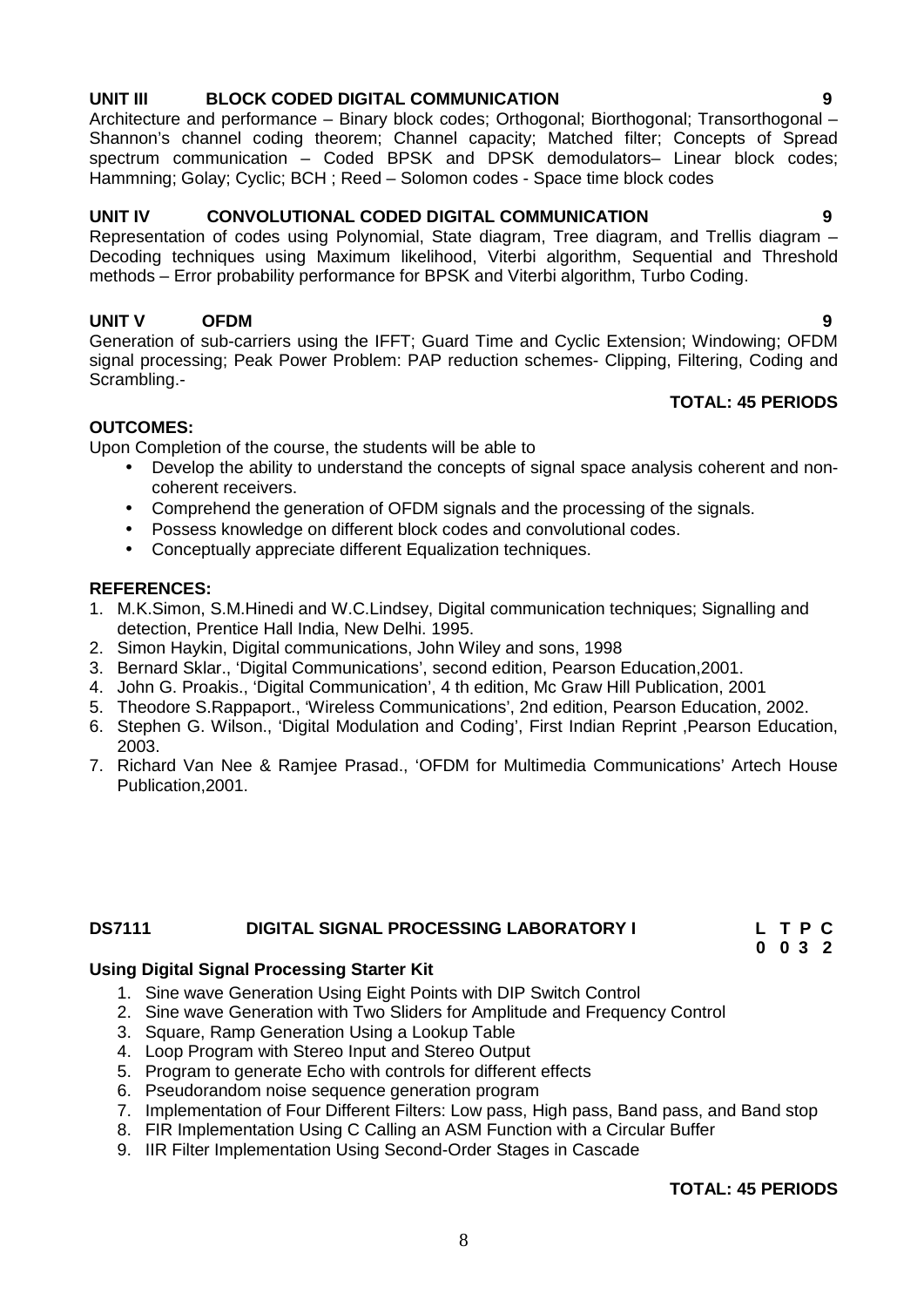#### **DS7201 ADVANCED DIGITAL IMAGE PROCESSING L T P C**

#### **OBJECTIVES:**

- To understand the image fundamentals and mathematical transforms necessary for image processing and to study the image enhancement techniques.
- To understand the image segmentation and representation techniques.
- To understand how image are analyzed to extract features of interest.
- To introduce the concepts of image registration and image fusion.
- To analyze the constraints in image processing when dealing with 3D data sets.

#### **UNIT I FUNDAMENTALS OF DIGITAL IMAGE PROCESSING 9**

Elements of visual perception, brightness, contrast, hue, saturation, mach band effect, 2D image transforms-DFT, DCT, KLT, and SVD. Image enhancement in spatial and frequency domain, Review of morphological image processing

#### **UNIT II SEGMENTATION 9**

Edge detection, Thresholding, Region growing, Fuzzy clustering, Watershed algorithm, Active contour methods, Texture feature based segmentation, Model based segmentation, Atlas based segmentation, Wavelet based Segmentation methods

### **UNIT III FEATURE EXTRACTION 9**

First and second order edge detection operators, Phase congruency, Localized feature extraction detecting image curvature, shape features Hough transform, shape skeletonization, Boundary descriptors, Moments, Texture descriptors- Autocorrelation, Co-occurrence features, Runlength features, Fractal model based features, Gabor filter, wavelet features.

#### **UNIT IV REGISTRATION AND IMAGE FUSION 9**

Registration- Preprocessing, Feature selection-points, lines, regions and templates Feature correspondence-Point pattern matching, Line matching, region matching Template matching .Transformation functions-Similarity transformationand Affine Transformation. Resampling- Nearest Neighbour and Cubic Splines

Image Fusion-Overview of image fusion, pixel fusion, Multiresolution based fusiondiscrete wavelet transform, Curvelet transform. Region based fusion.

### **UNIT V 3D IMAGE VISUALIZATION 9**

Sources of 3D Data sets, Slicing the Data set, Arbitrary section planes, The use of color, Volumetric display, Stereo Viewing, Ray tracing, Reflection, Surfaces, Multiply connected surfaces, Image processing in 3D, Measurements on 3D images.

#### **TOTAL: 45 PERIODS**

### **OUTCOMES:**

Upon Completion of the course, the students will be able to

- To understand image formation and the role human visual system plays in perception of gray and color image data.
- To apply image processing techniques in both the spatial and frequency (Fourier) domains.
- To design image analysis techniques in the form of image segmentation and to evaluate the methodologies for segmentation.
- To conduct independent study and analysis of feature extraction techniques.
- To understand the concepts of image registration and image fusion.
- To analyze the constraints in image processing when dealing with 3D data sets and to apply image processing algorithms in practical applications.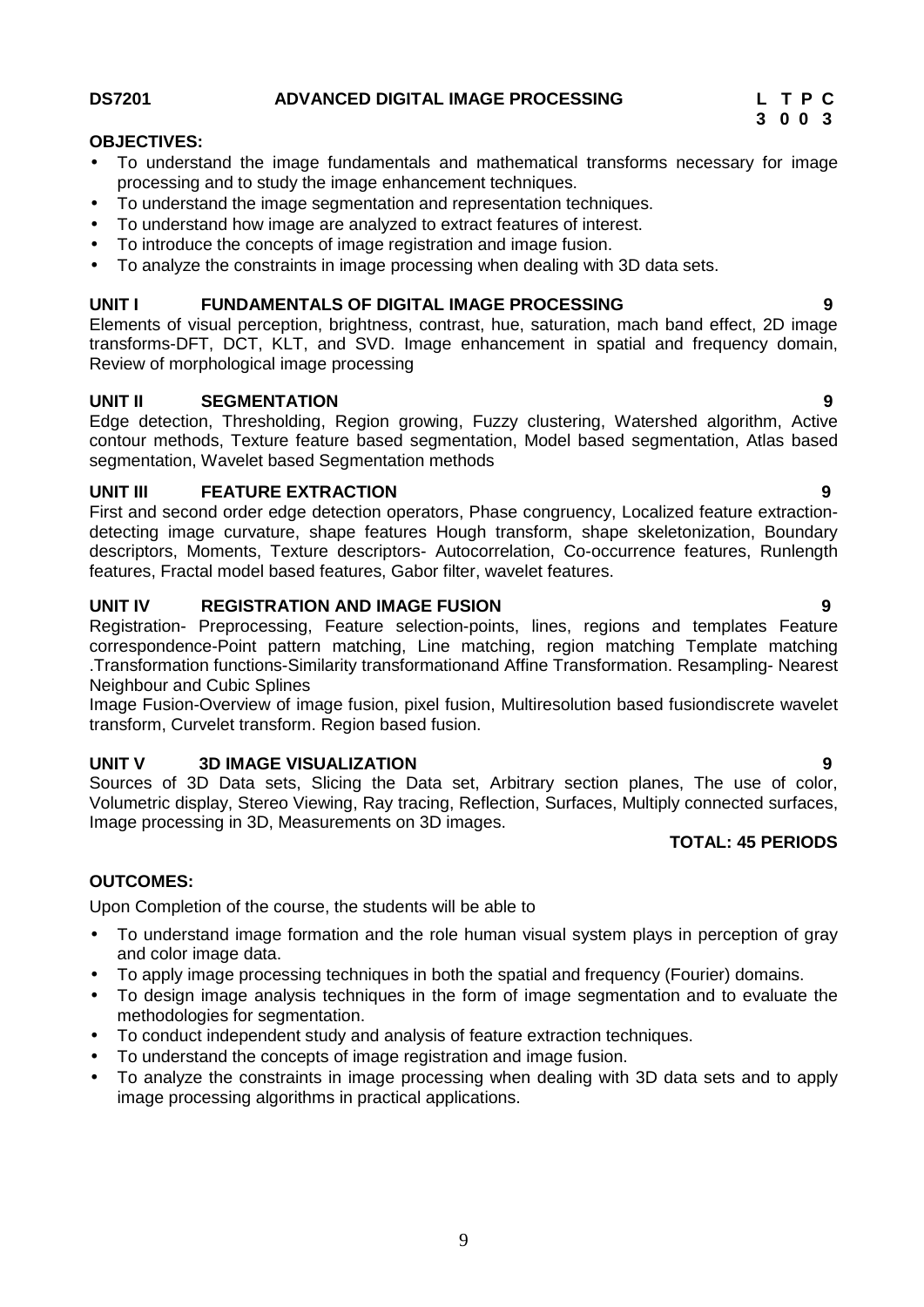#### **TEXT BOOKS:**

- 1. John C.Russ, "The Image Processing Handbook", CRC Press, 2007.
- 2. Mark Nixon, Alberto Aguado, "Feature Extraction and Image Processing", Academic Press, 2008.
- 3. Ardeshir Goshtasby, "2D and 3D Image registration for Medical, Remote Sensing and Industrial Applications", John Wiley and Sons, 2005.

#### **REFERENCES:**

- 1. Rafael C. Gonzalez, Richard E. Woods, , Digital Image Processing', Pearson, Education, Inc., Second Edition, 2004.
- 2. Anil K. Jain, , Fundamentals of Digital Image Processing', Pearson Education, Inc., 2002.
- 3. Rick S.Blum, Zheng Liu," Multisensor image fusion and its Applications", Taylor & Francis, 2006.

#### **DS7202 RADAR SIGNAL PROCESSING L T P C**

**OBJECTIVES:**

- To understand the Radar Signal acquisition and sampling in multiple domains
- To provide clear instruction in radar DSP basics
- To equip the skills needed in both design and analysis of common radar algorithms
- To understand the basics of synthetic aperture imaging and adaptive array processing
- To illustrate how theoretical results are derived and applied in practice

#### **UNIT I INTRODUCTION TO RADAR SYSTEMS 9**

History and application of radar, basic radar function, elements of pulsed radar,review of signal processing concepts and operations, A preview of basic radar signal processing, radar system components, advanced radar signal processing

#### **UNIT II SIGNAL MODELS 9**

Components of a radar signal, amplitude models,types of clutters,noise model and signal-to-noise ratio, jamming, frequency models: the doppler shift, spatial models,spectral model

#### **UNIT III SAMPLING AND QUANTIZATION OF PULSED RADAR SIGNALS 9**

Domains and criteria for sampling radar signals. Sampling in the fast time dimension, Sampling in slow time: selecting the pulse repetition interval,sampling the doppler spectrum,Sampling in the spatial and angle dimension, Quantization, I/Q Imbalance and Digital I/Q.

#### **UNIT IV RADAR WAVEFORMS 9**

Introduction, The waveform matched filter, Matched filtering of moving targets, The ambiguity function, The pulse burst waveform, frequency-modulated pulse compression waveforms, Range sidelobe control for FM waveforms, the stepped frequency waveform, Phase-modulated pulse compression waveforms, COSTAS Frequency Codes.

#### **UNIT V DOPPLER PROCESSING 9**

Alternate forms of the Doppler spectrum, Moving target indication (MTI), Pulse Doppler processing, dwell-to-dwell stagger, Pulse pair processing, additional Doppler processing issues, clutter mapping and the moving target detector, MTI for moving platforms: adaptive displaced phase center antenna processing

#### **TOTAL: 45 PERIODS**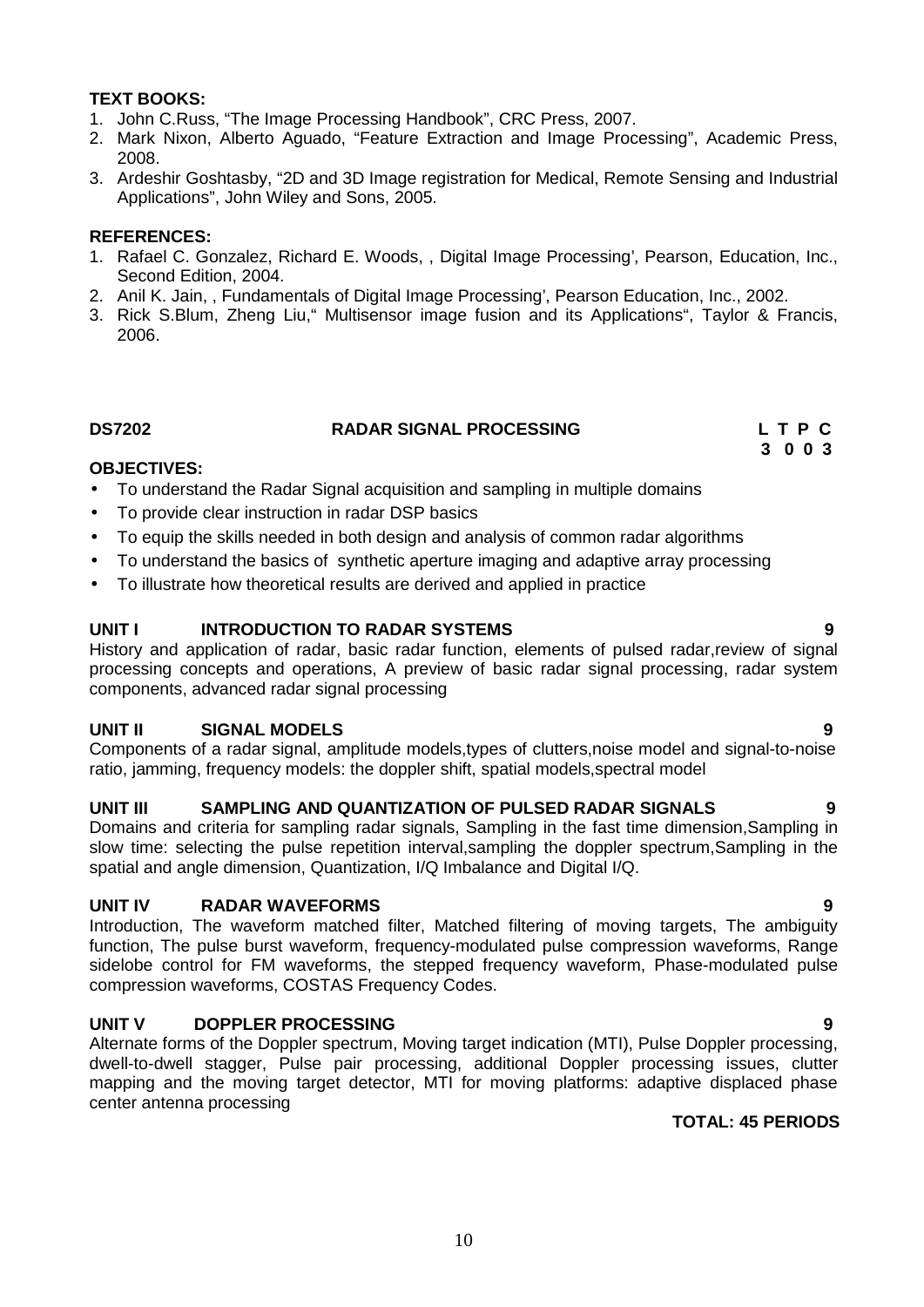#### **REFERENCES:**

- 1. Fundamentals of Radar Signal Processing, Mark A. Richards McGraw-Hill, New York, 2005
- 2. Principles of Radar and Sonar Signal Processing, Francois Le Chevalier, Artech House.
- 3. Radar systems, Peak Detection and Tracking, Michael O Kolawole, 2010, Elseveir
- 4. Introduction To Radar Systems 3/E, Skolnik, McGraw Hill.
- 5. Radar Principles, Peyton Z. Peebles, 2009 Wiley India
- 6. Radar Design Principles-Signal Processing and the environment, Fred E. Nathanson, PHI

#### **VL7101 VLSI SIGNAL PROCESSING L T P C**

# **3 0 0 3**

#### **OBJECTIVES**

- To understand the various VLSI architectures for digital signal processing.
- To know the techniques of critical path and algorithmic strength reduction in the filter structures.
- To study the performance parameters, viz. area, speed and power.

#### **OUTCOMES**

- To be able to design architectures for DSP algorithms.
- To be able to optimize design in terms of area, speed and power.
- To be able to incorporate pipeline based architectures in the design.
- To be able to carry out HDL simulation of various DSP algorithms.

#### **UNIT I INTRODUCTION 6**

Overview of DSP – FPGA Technology – DSP Technology requirements – Design Implementation.

#### **UNIT II METHODS OF CRITICAL PATH REDUCTION 12**

Binary Adders – Binary Multipliers – Multiply-Accumulator (MAC) and sum of product (SOP) – Pipelining and parallel processing – retiming – unfolding – systolic architecture design.

#### **UNIT III ALGORITHMIC STRENGTH REDUCTION METHODS AND RECURSIVE FILTER DESIGN 9**

Fast convolution-pipelined and parallel processing of recursive and adaptive filters – fast IIR filters design.

#### **UNIT IV DESIGN OF PIPELINED DIGITAL FILTERS 9**

Designing FIR filters – Digital lattice filter structures – bit level arithmetic architecture – redundant arithmetic – scaling and round-off noise.

#### **UNIT V SYNCHRONOUS ASYNCHRONOUS PIPELINING AND PROGRAMMABLE DSP 9**

Numeric strength reduction – synchronous – wave and asynchronous pipelines – low power design – programmable DSPs – DSP architectural features/alternatives for high performance and low power.

#### **TOTAL: 45 PERIODS**

#### **REFERENCES:**

- 1. Keshab K.Parhi, "VLSI Digital Signal Processing Systems, Design and Implementation", John Wiley, Indian Reprint, 2007.
- 2. U. Meyer Baese, "Digital Signal Processing with Field Programmable Arrays", Springer, Second Edition, Indian Reprint, 2007.
- 3. S.Y.Kuang, H.J. White house, T. Kailath, "VLSI and Modern Signal Processing", Prentice Hall, 1995.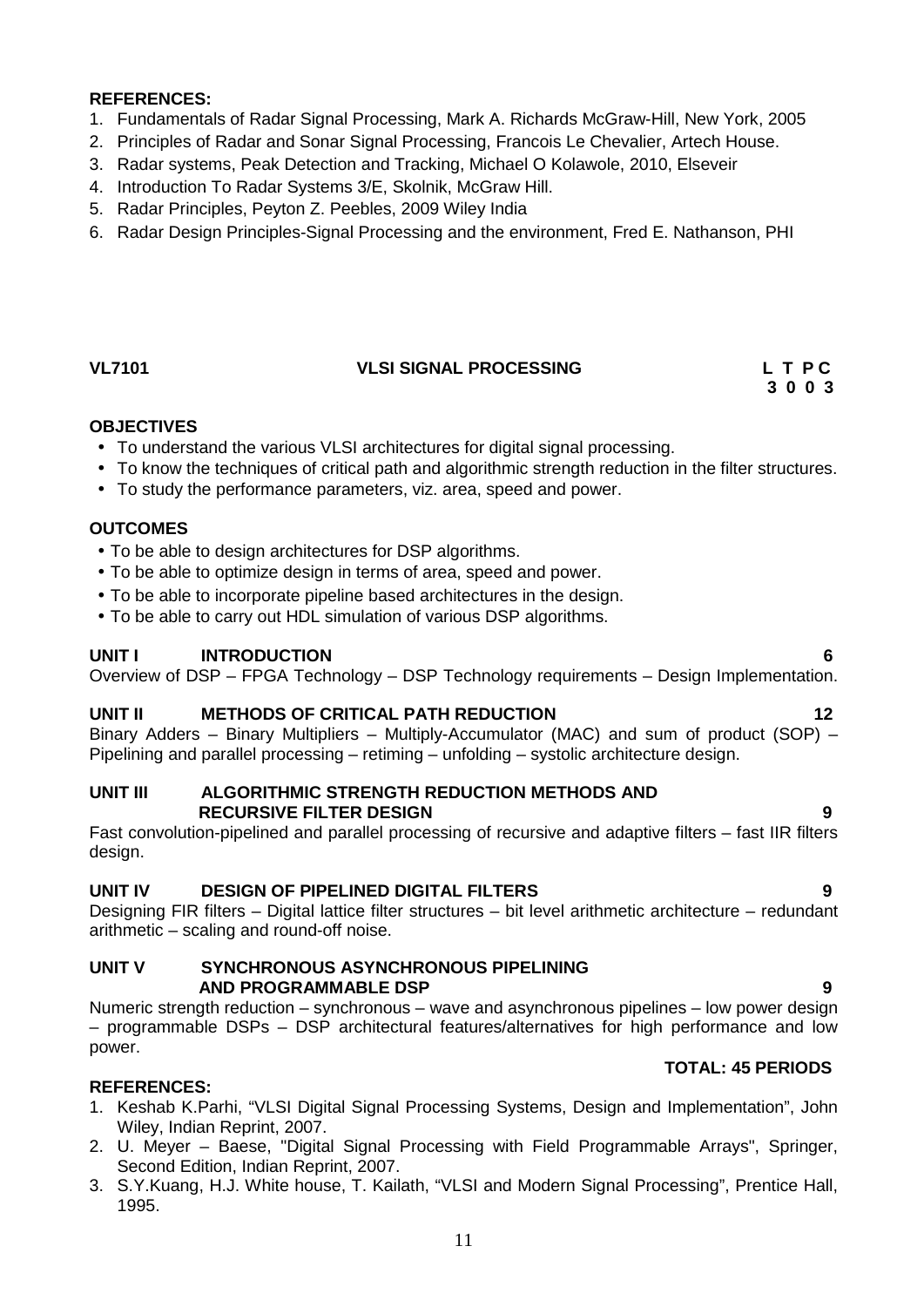#### **CP7103 MULTICORE ARCHITECTURES L T P C**

#### **OBJECTIVES**

- To understand the recent trends in the field of Computer Architecture and identify performance related parameters
- To appreciate the need for parallel processing
- To expose the students to the problems related to multiprocessing
- To understand the different types of multicore architectures
- To expose the students to warehouse-scale and embedded architectures

#### **UNIT I FUNDAMENTALS OF QUANTITATIVE DESIGN AND ANALYSIS 9**

Classes of Computers – Trends in Technology, Power, Energy and Cost – Dependability – Measuring, Reporting and Summarizing Performance – Quantitative Principles of Computer Design – Classes of Parallelism - ILP, DLP, TLP and RLP - Multithreading - SMT and CMP Architectures – Limitations of Single Core Processors - The Multicore era – Case Studies of Multicore Architectures.

#### **UNIT II DLP IN VECTOR, SIMD AND GPU ARCHITECTURES 9**

Vector Architecture - SIMD Instruction Set Extensions for Multimedia – Graphics Processing Units - Detecting and Enhancing Loop Level Parallelism - Case Studies.

#### **UNIT III TLP AND MULTIPROCESSORS 9**

Symmetric and Distributed Shared Memory Architectures – Cache Coherence Issues - Performance Issues – Synchronization Issues – Models of Memory Consistency - Interconnection Networks – Buses, Crossbar and Multi-stage Interconnection Networks.

#### **UNIT IV RLP AND DLP IN WAREHOUSE-SCALE ARCHITECTURES 9**

Programming Models and Workloads for Warehouse-Scale Computers – Architectures for Warehouse-Scale Computing – Physical Infrastructure and Costs – Cloud Computing – Case Studies.

#### **UNIT V ARCHITECTURES FOR EMBEDDED SYSTEMS 9**

Features and Requirements of Embedded Systems – Signal Processing and Embedded Applications – The Digital Signal Processor – Embedded Multiprocessors - Case Studies.

**TOTAL: 45 PERIODS**

#### **OUTCOMES:**

Upon completion of the course, the students will be able to

- Identify the limitations of ILP and the need for multicore architectures
- Discuss the issues related to multiprocessing and suggest solutions
- Point out the salient features of different multicore architectures and how they exploit parallelism
- Critically analyze the different types of inter connection networks
- Discuss the architecture of GPUs, warehouse-scale computers and embedded processors

#### **REFERENCES:**

- 1. John L. Hennessey and David A. Patterson, " Computer Architecture A Quantitative Approach", Morgan Kaufmann / Elsevier, 5<sup>th</sup> edition, 2012.
- 2. Kai Hwang, "Advanced Computer Architecture", Tata McGraw-Hill Education, 2003
- 3. Richard Y. Kain, "Advanced Computer Architecture a Systems Design Approach", Prentice Hall, 2011.
- 4. David E. Culler, Jaswinder Pal Singh, "Parallel Computing Architecture : A Hardware/ Software Approach" , Morgan Kaufmann / Elsevier, 1997.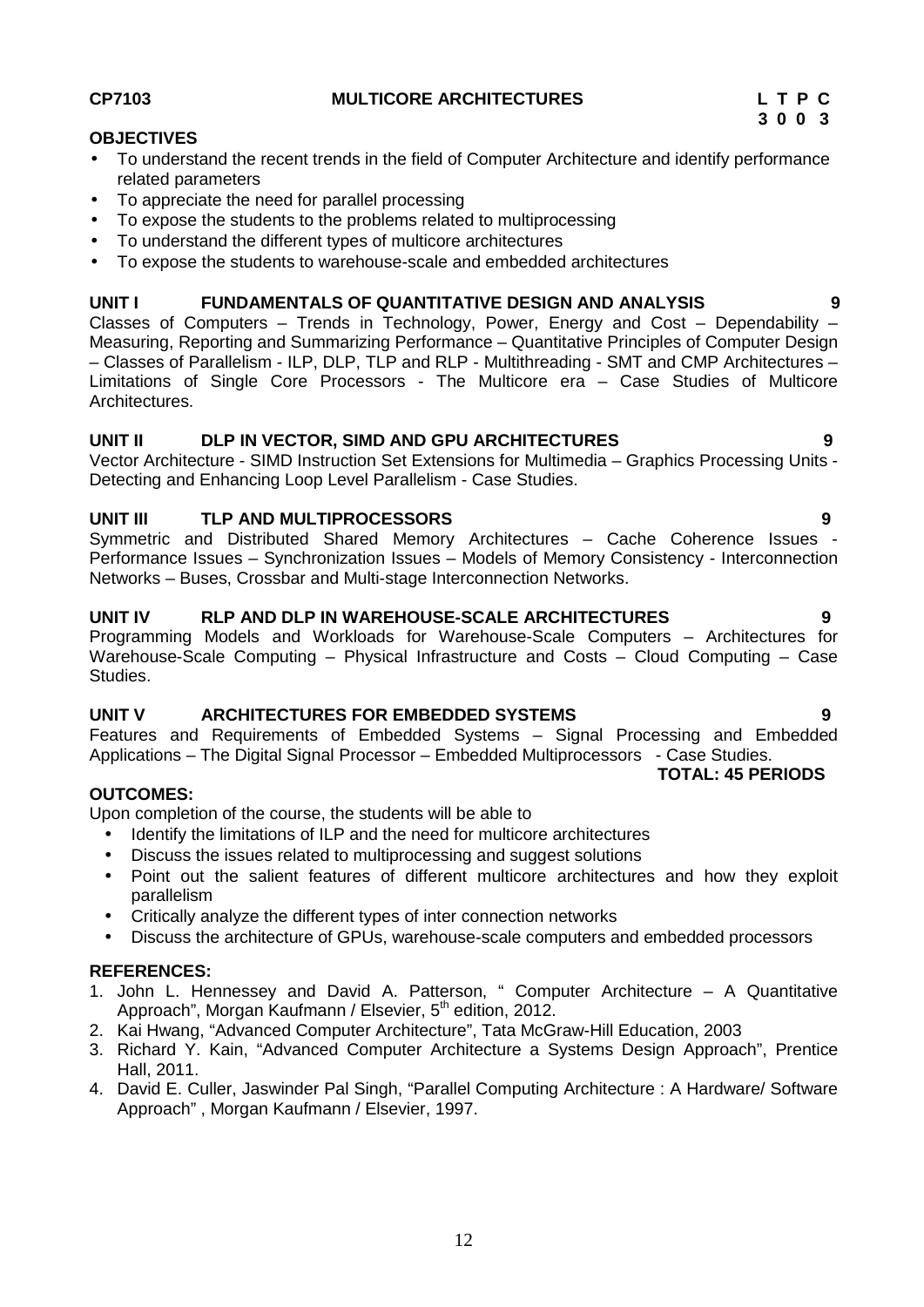### **DS7211 DIGITAL SIGNAL PROCESSING LABORATORY II L T P C**

### **USING SIMULINK-DSP STARTER KIT**

- 1. MATLAB–DSK Interface Using RTDX
- 2. MATLAB–DSK Interface Using RTDX for FIR Filter Implementation
- 3. Adaptive Filter for Sinusoidal Noise Cancellation
- 4. Adaptive Predictor for Cancellation of Narrowband Interference Added to a Desired Wideband Signal
- 5. DSK Interface Using RTDX with MATLAB Functions for FFT and Plotting
- 6. mini-project based on the Matlab/Simulink-DSK

### **TOTAL : 45 PERIODS**

#### **DS7301 SPEECH AND AUDIO SIGNAL PROCESSING L T P C**

#### **OBJECTIVES:**

- 1. To study the basic concepts of speech and audio.
- 2. To study the analysis of various M-band filter banks for audio coding
- 3. To learn various transform coders for audio coding.
- 4. To study the speech processing methods in time and frequency domain

#### **UNIT I MECHANICS OF SPEECH AND AUDIO 9**

Introduction - Review Of Signal Processing Theory-Speech production mechanism – Nature of Speech signal – Discrete time modelling of Speech production – Classification of Speech sounds – Phones – Phonemes – Phonetic and Phonemic alphabets – Articulatory features.

Absolute Threshold of Hearing - Critical Bands- Simultaneous Masking, Masking-Asymmetry, and the Spread of Masking- Nonsimultaneous Masking - Perceptual Entropy - Basic measuring philosophy -Subjective versus objective perceptual testing - The perceptual audio quality measure (PAQM) - Cognitive effects in judging audio quality.

#### **UNIT II TIME-FREQUENCY ANALYSIS: FILTER BANKS AND TRANSFORMS 9**

Introduction -Analysis-Synthesis Framework for M-band Filter Banks- Filter Banks for Audio Coding: Design Considerations - Quadrature Mirror and Conjugate Quadrature Filters- Tree- Structured QMF and CQF M-band Banks - Cosine Modulated "Pseudo QMF" M-band Banks - Cosine Modulated Perfect Reconstruction (PR) M-band Banksand the Modified Discrete Cosine Transform (MDCT) - Discrete Fourier and Discrete Cosine Transform - Pre-echo Distortion- Pre echo Control Strategies.

#### **UNIT III AUDIO CODING AND TRANSFORM CODERS 9**

LosslessAudioCoding-LossyAudioCoding- ISO-MPEG-1A,2A,2A Advaned , 4A AudioCoding - Optimum Coding in the Frequency Domain - Perceptual Transform Coder -Brandenburg-Johnston Hybrid Coder - CNET Coders - Adaptive Spectral Entropy Coding -Differential Perceptual Audio Coder - DFT Noise Substitution -DCT with Vector Quantization -MDCT with Vector Quantization.

#### **UNIT IV TIME AND FREQUENCY DOMAIN METHODS FOR SPEECH PROCESSING 9**

Time domain parameters of Speech signal – Methods for extracting the parameters :Energy, Average Magnitude – Zero crossing Rate – Silence Discrimination using ZCRand energy Short Time Fourier analysis – Formant extraction – Pitch Extraction using time and frequency domain methods

#### **HOMOMORPHIC SPEECH ANALYSIS:**

Cepstral analysis of Speech – Formant and Pitch Estimation – Homomorphic Vocoders.

**0 0 3 2**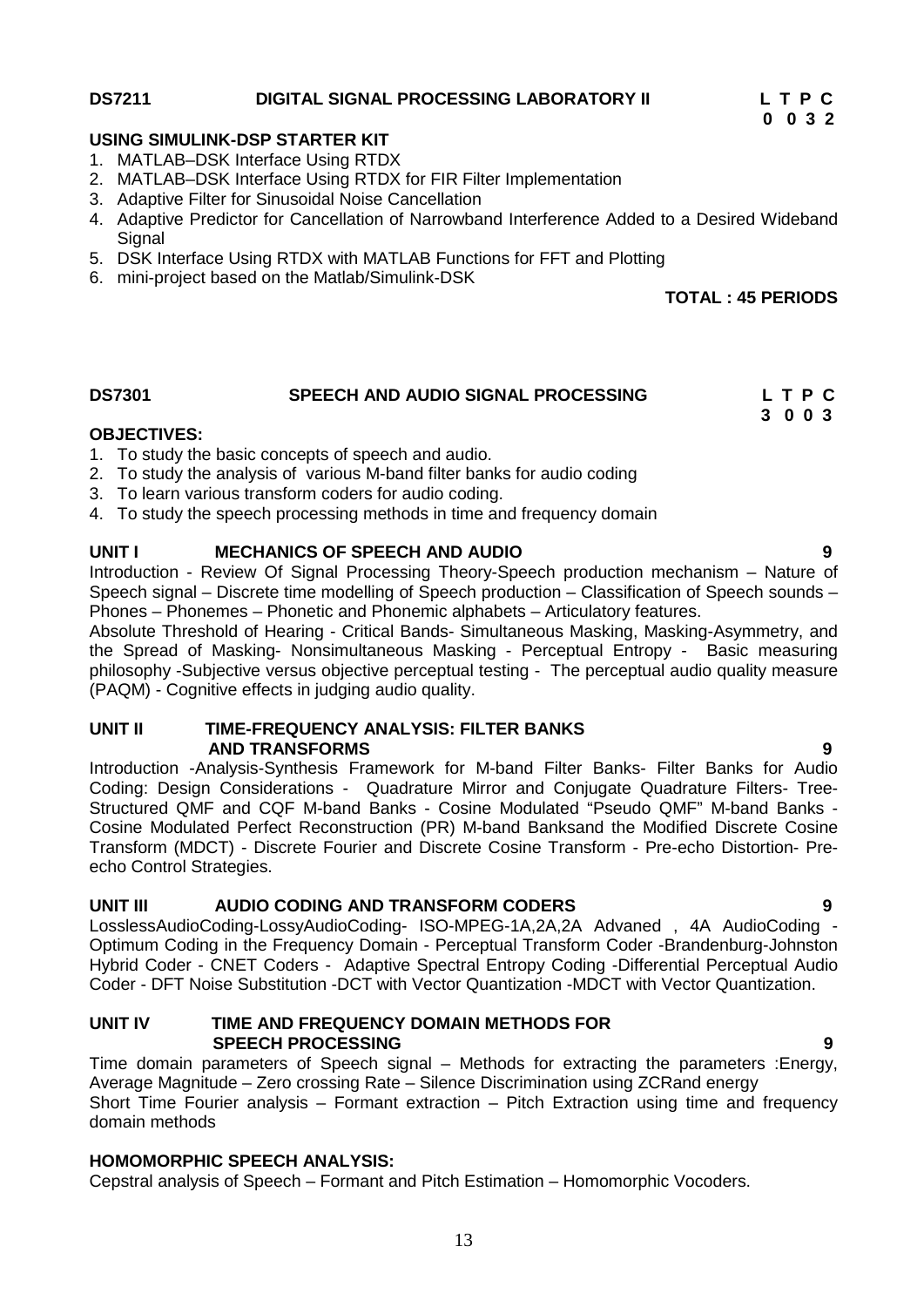## **UNIT V LINEAR PREDICTIVE ANALYSIS OF SPEECH 9**

Formulation of Linear Prediction problem in Time Domain – Basic Principle – Auto correlation method – Covariance method – Solution of LPC equations – Cholesky method – Durbin's Recursive algorithm – lattice formation and solutions – Comparison of different methods – Application of LPC parameters – Pitch detection using LPC parameters – Formant analysis – VELP –CELP. **TOTAL : 45 PERIODS**

#### **REFERENCES:**

- 1. Digital Audio Signal Processing, Second Edition, Udo Zölzer**,** A John Wiley& sons Ltd Publicatioons
- 2. Applications of Digital Signal Processing to Audio And Acoustics Mark Kahrs, Karlheinz Brandenburg, KLUWER ACADEMIC PUBLISHERS NEW YORK, BOSTON, DORDRECHT, L ONDON , MOSCOW
- 3. Digital Processing of Speech signals L.R.Rabiner and R.W.Schaffer Prentice Hall --1978

# **CU7009 NEURAL NETWORK AND APPLICATIONS L T P C**

**UNIT I BASIC LEARNING ALGORITHMS 9** Biological Neuron – Artificial Neural Model - Types of activation functions – Architecture: Feedforward and Feedback – Learning Process: Error Correction Learning –Memory Based Learning – Hebbian Learning – Competitive Learning - Boltzman Learning – Supervised and Unsupervised Learning – Learning Tasks: Pattern Space – Weight Space – Pattern Association – Pattern Recognition – Function Approximation – Control – Filtering - Beamforming – Memory – Adaptation - Statistical Learning Theory – Single Layer Perceptron – Perceptron Learning Algorithm – Perceptron Convergence Theorem – Least Mean Square Learning Algorithm – Multilayer Perceptron – Back Propagation Algorithm – XOR problem – Limitations of Back Propagation Algorithm.

#### **UNIT II RADIAL-BASIS FUNCTION NETWORKS AND SUPPORT VECTOR MACHINES RADIAL BASIS FUNCTION NETWORKS 9**

Cover's Theorem on the Separability of Patterns - Exact Interpolator – Regularization Theory – Generalized Radial Basis Function Networks - Learning in Radial Basis Function Networks Applications: XOR Problem – Image Classification.

#### **SUPPORT VECTOR MACHINES**

Optimal Hyperplane for Linearly Separable Patterns and Nonseparable Patterns – Support Vector Machine for Pattern Recognition – XOR Problem - -insensitive Loss Function –Support Vector Machines for Nonlinear Regression

#### **UNIT III COMMITTEE MACHINES 9**

Ensemble Averaging - Boosting – Associative Gaussian Mixture Model – Hierarchical Mixture of Experts Model(HME) – Model Selection using a Standard Decision Tree – A Priori and PostprioriProbabilities – Maximum Likelihood Estimation – Learning Strategies for the HME Model - EMAlgorithm – Applications of EM Algorithm to HME Model

#### **NEURODYNAMICS SYSTEMS**

Dynamical Systems – Attractors and Stability – Non-linear Dynamical Systems- Lyapunov Stability – Neurodynamical Systems – The Cohen-Grossberg Ttheorem.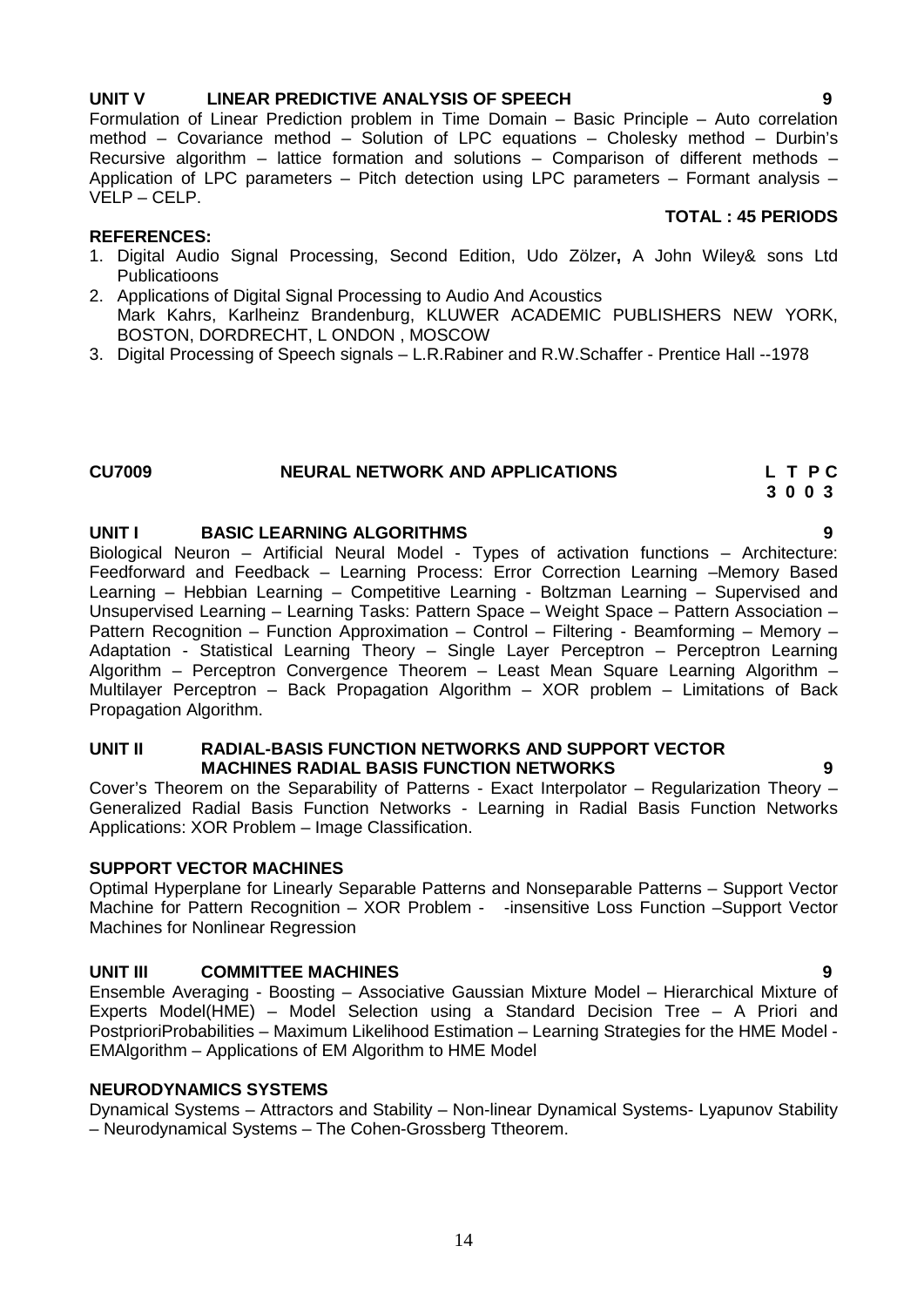# **UNIT IV ATTRACTOR NEURAL NETWORKS: 9**

Associative Learning – Attractor Neural Network Associative Memory – Linear Associative Memory – Hopfield Network – Content Addressable Memory – Strange Attractors and Chaos- Error Performance of Hopfield Networks - Applications of Hopfield Networks – Simulated Annealing – Boltzmann Machine – Bidirectional Associative Memory – BAM Stability Analysis – Error Correction in BAMs - Memory Annihilation of Structured Maps in BAMS – Continuous BAMs – Adaptive BAMs – Applications

#### **ADAPTIVE RESONANCE THEORY:**

Noise-Saturation Dilemma - Solving Noise-Saturation Dilemma – Recurrent On-center – Off surround Networks – Building Blocks of Adaptive Resonance – Substrate of Resonance Structural Details of Resonance Model – Adaptive Resonance Theory – Applications

#### **UNIT V SELF ORGANISING MAPS 9**

Self-organizing Map – Maximal Eigenvector Filtering – Sanger's Rule – Generalized Learning Law – Competitive Learning - Vector Quantization – Mexican Hat Networks – Self-organizing Feature Maps – Applications

#### **PULSED NEURON MODELS**:

Spiking Neuron Model – Integrate-and-Fire Neurons – Conductance Based Models – Computing with Spiking Neurons.

#### **REFERENCES:**

- 1. Satish Kumar, "Neural Networks: A Classroom Approach", Tata McGraw-Hill Publishing Company Limited, New Delhi, 2004.
- 2. Simon Haykin, "Neural Networks: A Comprehensive Foundation", 2ed., Addison Wesley Longman (Singapore) Private Limited, Delhi, 2001.
- 3. Martin T.Hagan, Howard B. Demuth, and Mark Beale, "Neural Network Design", Thomson Learning, New Delhi, 2003.
- 4. James A. Freeman and David M. Skapura, "Neural Networks Algorithms, Applications, and Programming Techniques, Pearson Education (Singapore) Private Limited, Delhi, 2003.

#### **IF7301 SOFT COMPUTING L T P C**

**3 0 0 3**

**TOTAL: 45 PERIODS**

#### **OBJECTIVES**

- To learn the key aspects of Soft computing and Neural networks.
- To know about the components and building block hypothesis of Genetic algorithm.
- To understand the features of neural network and its applications
- To study the fuzzy logic components
- To gain insight onto Neuro Fuzzy modeling and control.
- To gain knowledge in machine learning through Support vector machines.

#### **UNIT I INTRODUCTION TO SOFT COMPUTING 9**

Evolution of Computing - Soft Computing Constituents – From Conventional AI to Computational Intelligence - Machine Learning Basics

#### **UNIT II GENETIC ALGORITHMS 9**

Introduction, Building block hypothesis, working principle, Basic operators and Terminologies like individual, gene, encoding, fitness function and reproduction, Genetic modeling: Significance of Genetic operators, Inheritance operator, cross over, inversion & deletion, mutation operator, Bitwise operator, GA optimization problems, JSPP (Job Shop Scheduling Problem), TSP (Travelling Salesman Problem),Differences & similarities between GA & other traditional methods, Applications of GA.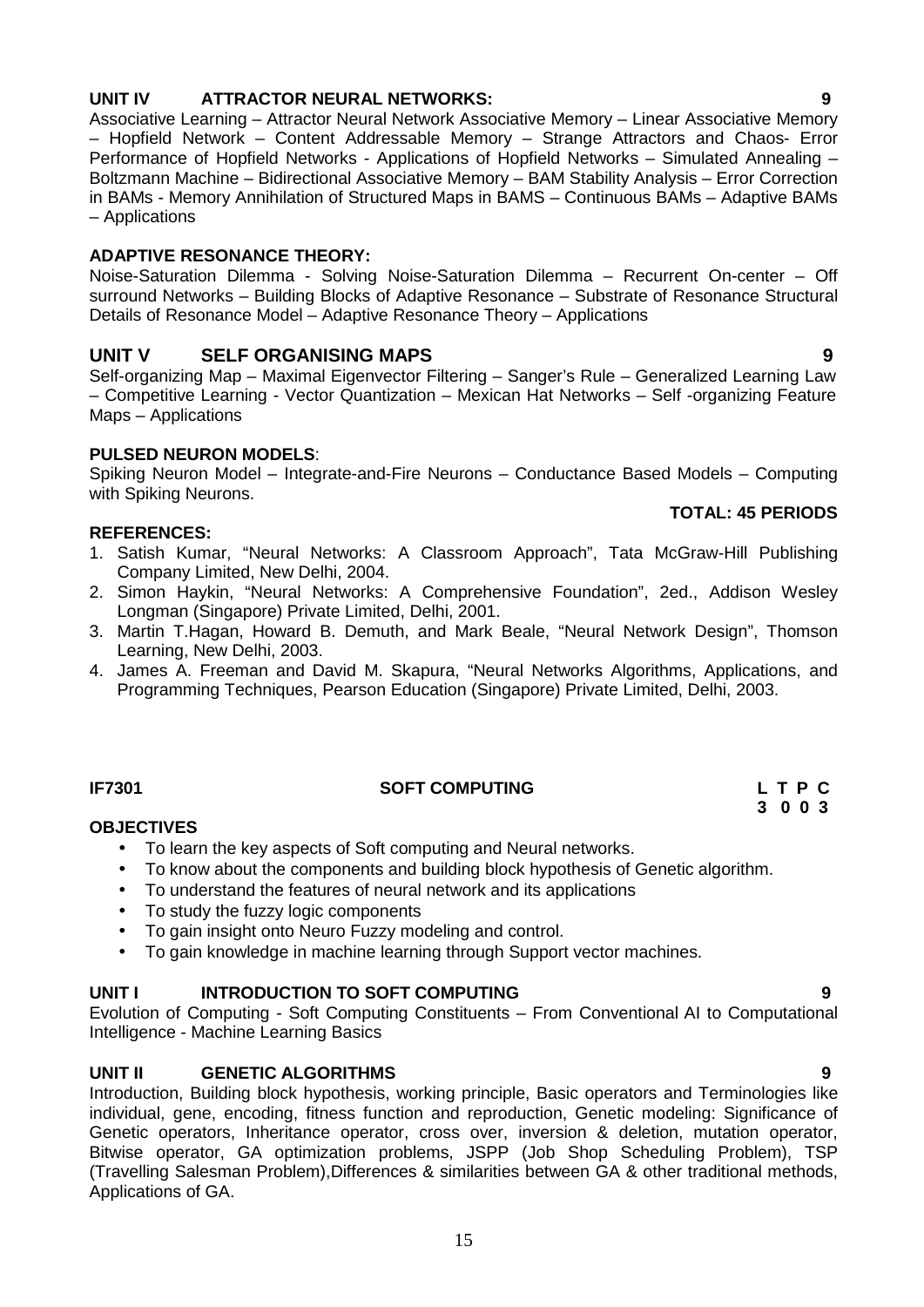#### **UNIT III NEURAL NETWORKS 9**

# **UNIT IV FUZZY LOGIC 9**

Advances in Neural Networks.

Fuzzy Sets – Operations on Fuzzy Sets – Fuzzy Relations – Membership Functions-Fuzzy Rules and Fuzzy Reasoning – Fuzzy Inference Systems – Fuzzy Expert Systems – Fuzzy Decision Making

Machine Learning using Neural Network, Adaptive Networks – Feed Forward Networks – Supervised Learning Neural Networks – Radial Basis Function Networks - Reinforcement Learning – Unsupervised Learning Neural Networks – Adaptive Resonance Architectures –

#### **UNIT V NEURO-FUZZY MODELING 9**

Adaptive Neuro-Fuzzy Inference Systems – Coactive Neuro-Fuzzy Modeling – Classification and Regression Trees – Data Clustering Algorithms – Rule base Structure Identification – Neuro-Fuzzy Control – Case Studies.

#### **OUTCOMES**

- Implement machine learning through Neural networks.
- Develop a Fuzzy expert system.
- Model Neuro Fuzzy system for clustering and classification.
- Write Genetic Algorithm to solve the optimization problem

#### **REFERENCES:**

- 1. Jyh-Shing Roger Jang, Chuen-Tsai Sun, Eiji Mizutani, "Neuro-Fuzzy and Soft Computing", Prentice-Hall of India, 2003.
- 2. Kwang H.Lee, "First course on Fuzzy Theory and Applications", Springer–Verlag Berlin Heidelberg, 2005.
- 3. George J. Klir and Bo Yuan, "Fuzzy Sets and Fuzzy Logic-Theory and Applications", Prentice Hall, 1995.
- 4. James A. Freeman and David M. Skapura, "Neural Networks Algorithms, Applications, and Programming Techniques", Pearson Edn., 2003.
- 5. David E. Goldberg, "Genetic Algorithms in Search, Optimization and Machine Learning", Addison Wesley, 2007.
- 6. Mitsuo Gen and Runwei Cheng,"Genetic Algorithms and Engineering Optimization", Wiley Publishers 2000.
- 7. Mitchell Melanie, "An Introduction to Genetic Algorithm", Prentice Hall, 1998.
- 8. S.N.Sivanandam, S.N.Deepa, "Introduction to Genetic Algorithms", Springer, 2007.
- 9. Eiben and Smith "Introduction to Evolutionary Computing" Springer
- 10. E. Sanchez, T. Shibata, and L. A. Zadeh, Eds., "Genetic Algorithms and Fuzzy Logic Systems: Soft Computing Perspectives, Advances in Fuzzy Systems - Applications and Theory", Vol. 7, River Edge, World Scientific, 1997.

#### **CP7030 ROBOTICS L T P C**

**3 0 0 3**

#### **OBJECTIVES**

- To understand robot locomotion and mobile robot kinematics
- To understand perception in robotics
- To understand mobile robot localization
- To understand mobile robot mapping
- To understand simultaneous localization and mapping (SLAM)
- To understand robot planning and navigation

**TOTAL : 45 PERIODS**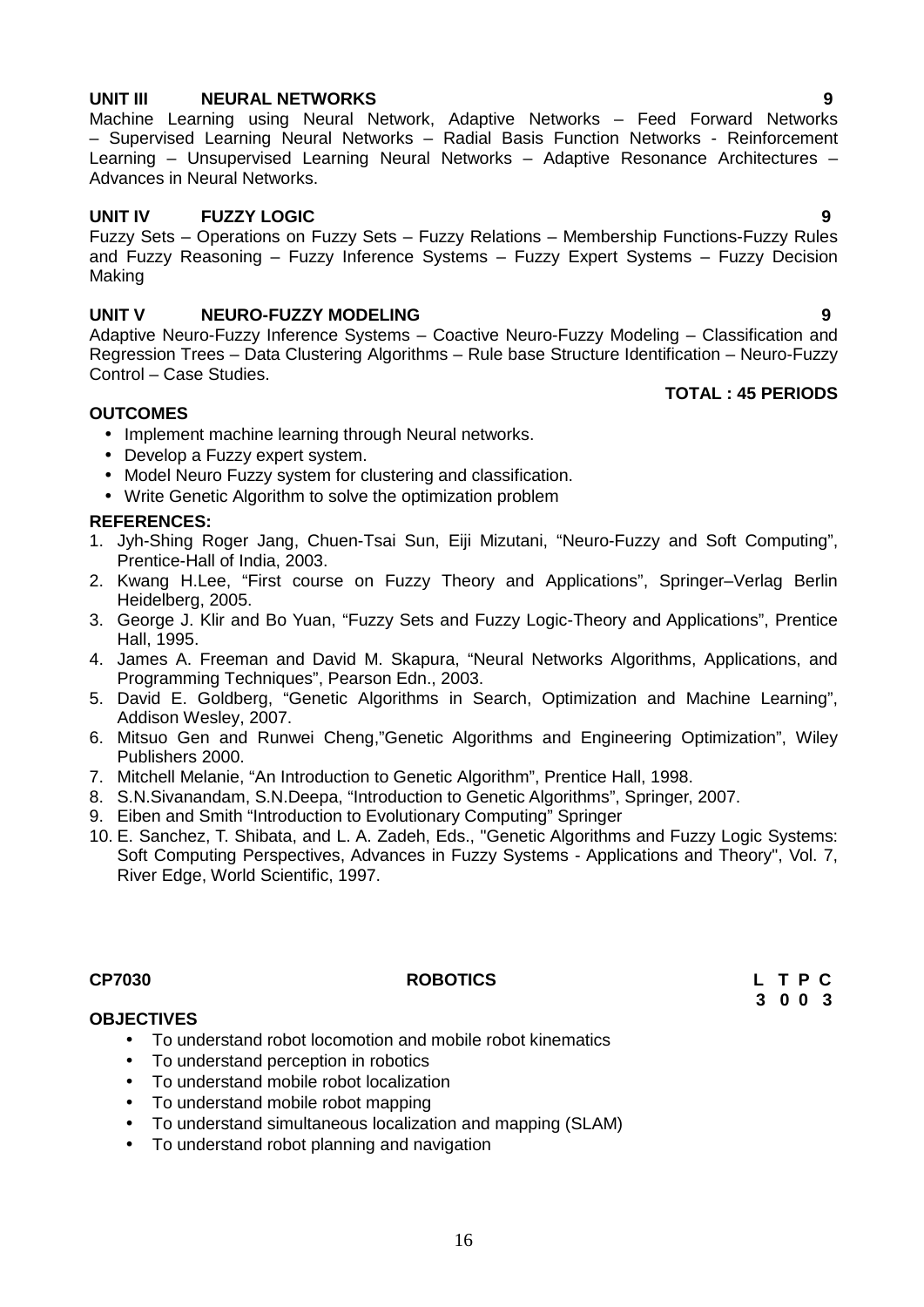### 17

# **UNIT I LOCOMOTION AND KINEMATICS 9**

Introduction to Robotics – key issues in robot locomotion – legged robots – wheeled mobile robots – aerial mobile robots – introduction to kinematics – kinematics models and constraints – robot maneuverability

## **UNIT II ROBOT PERCEPTION 9**

Sensors for mobile robots – vision for robotics – cameras – image formation – structure from stereo – structure from motion – optical flow – color tracking – place recognition – range data

# **UNIT III MOBILE ROBOT LOCALIZATION 9**

Introduction to localization – challenges in localization – localization and navigation – belief representation – map representation – probabilistic map-based localization – Markov localization – EKF localization – UKF localization – Grid localization – Monte Carlo localization – localization in dynamic environments

# **UNIT IV MOBILE ROBOT MAPPING 9**

Autonomous map building – occupancy grip mapping – MAP occupancy mapping – SLAM – extended Kalman Filter SLAM – graph-based SLAM – particle filter SLAM – sparse extended information filter – fastSLAM algorithm

# **UNIT V PLANNING AND NAVIGATION 9**

Introduction to planning and navigation – planning and reacting – path planning – obstacle avoidance techniques – navigation architectures – basic exploration algorithms

**TOTAL : 45 PERIODS**

# **OUTCOMES**

Upon Completion of the course, the students will be able to

- Explain robot locomotion
- Apply kinematics models and constraints
- Implement vision algorithms for robotics
- Implement robot localization techniques
- Implement robot mapping techniques
- Implement SLAM algorithms
- Explain planning and navigation in robotics

# **REFERENCES:**

- 1. Roland Seigwart, Illah Reza Nourbakhsh, and Davide Scaramuzza, "Introduction to autonomous mobile robots", Second Edition, MIT Press, 2011.
- 2. Sebastian Thrun, Wolfram Burgard, and Dieter Fox, "Probabilistic Robotics", MIT Press, 2005.
- 3. Howie Choset et al., "Principles of Robot Motion: Theory, Algorithms, and Implementations", A Bradford Book, 2005.
- 4. Gregory Dudek andMichael Jenkin, "Computational Principles of Mobile Robotics", Second Edition, Cambridge University Press, 2010.
- 5. Maja J. Mataric, "The Robotics Primer", MIT Press, 2007.

# **AP7102 ADVANCED DIGITAL LOGIC SYSTEM DESIGN L T P C**

**3 0 0 3**

# **OBJECTIVES:**

- To analyze synchronous and asynchronous sequential circuits
- To realize and design hazard free circuits
- To familiarize the practical issues of sequential circuit design
- To gain knowledge about different fault diagnosis and testing methods
- To estimate the performance of digital systems
- To know about timing analysis of memory and PLD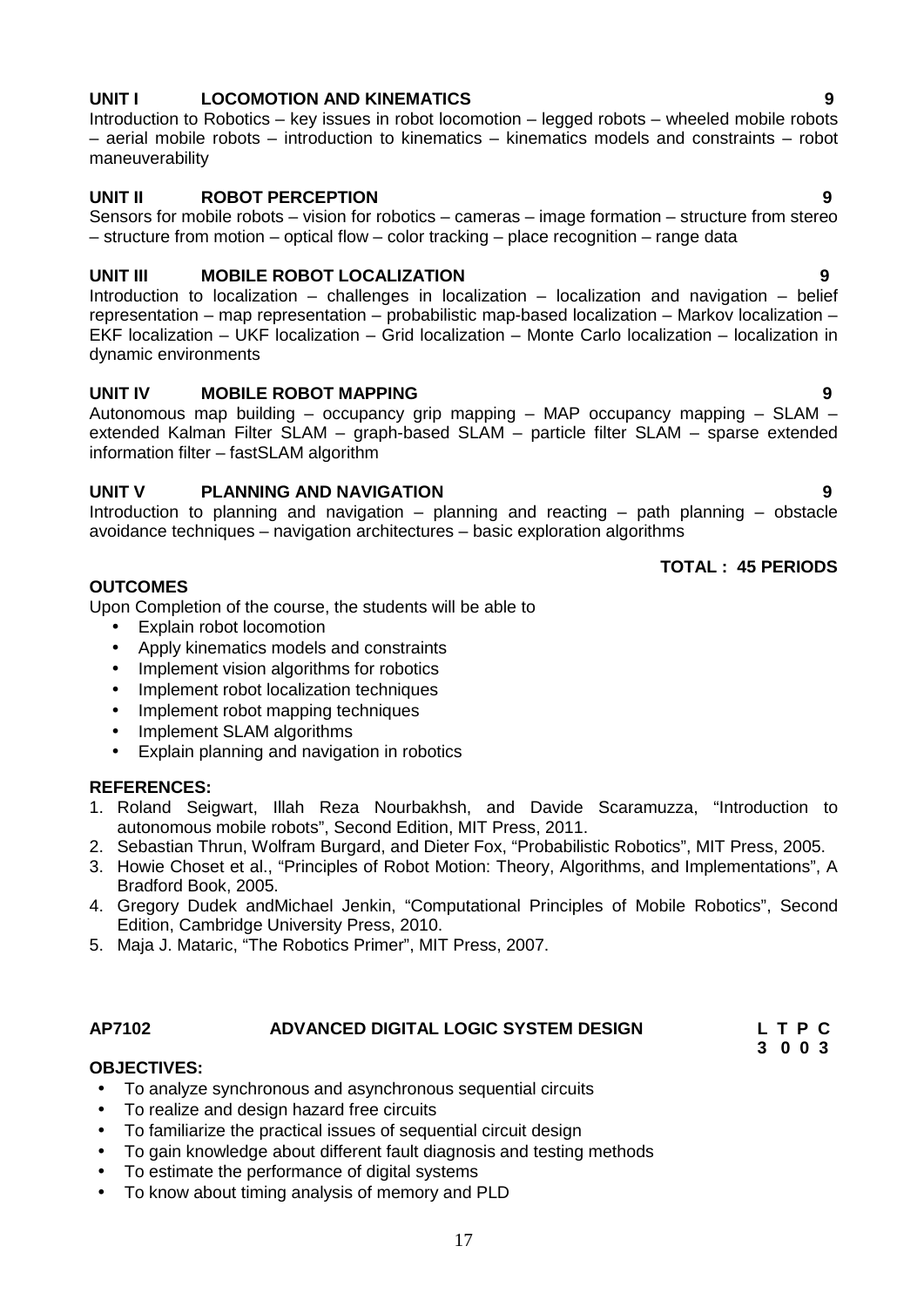# **UNIT I SEQUENTIAL CIRCUIT DESIGN 9**

Analysis of Clocked Synchronous Sequential Networks (CSSN) - Modeling of CSSN – State Assignment and Reduction – Design of CSSN – Design of Iterative Circuits – ASM Chart – ASM Realization, Design of Arithmetic circuits for Fast adder- Array Multiplier.

# **UNIT II ASYNCHRONOUS SEQUENTIAL CIRCUIT DESIGN 9**

Analysis of Asynchronous Sequential Circuit (ASC) – Flow Table Reduction – Races in ASC – State Assignment Problem and the Transition Table – Design of ASC – Static and Dynamic Hazards – Essential Hazards – Design of Hazard free circuits - Data Synchronizers – Designing Vending Machine Controller – Mixed Operating Mode Asynchronous Circuits. Practical issues such as clock skew, synchronous and asynchronous inputs and switch bouncing.

# **UNIT III FAULT DIAGNOSIS & TESTING 9**

Fault diagnosis: Fault Table Method – Path Sensitization Method – Boolean Difference Method – Kohavi Algorithm – Tolerance Techniques – The Compact Algorithm. Design for testability: Test Generation – Masking Cycle – DFT Schemes. Circuit testing fault model, specific and random faults, testing of sequential circuits, Built in Self Test, Built in Logic Block observer (BILBO), signature analysis.

# **UNIT IV PERFORMANCE ESTIMATION 9**

Estimating digital system reliability, transmission lines, reflections and terminations, system integrity, network issues for digital systems, formal verifications of digital system: model-checking, binary decision diagram, theorem proving, circuit equivalence.

# **UNIT V TIMING ANALYSIS 9**

ROM timings, Static RAM timing, Synchronous Static RAM and it's timing, Dynamic RAM timing, Complex Programmable Logic Devices, Logic Analyzer Basic Architecture, Internal structure, Data display, Setup and Control, Clocking and Sampling.

#### **REFERENCES:**

- 1. Charles H.Roth Jr "Fundamentals of Logic Design", Thomson Learning 2004.
- 2. Nripendra N Biswas "Logic Design Theory" Prentice Hall of India, 2001.
- 3. Parag K.Lala "An introduction to Logic Circuit Testing" Morgan and claypool publishers, 2009.
- 4. Stephen D Brown, "Fundamentals of digital logic", TMH publication, 2007.
- 5. Balabanian, "Digital Logic Design Principles", Wiley publication, 2007.
- 6. Stalling, "Computer Organization & Architecture", Pearson Education India, 2008.
- 7. J.F.Wakerly, "Digital Design", Pearson Education India, 2012.
- 8. J.F.Wakerly, "Digital Design principles and practices", PHI publications, 2005.
- 9. Charles J. Sipil, Microcomputer Handbook McCrindle- Collins Publications 1977.

# **DS7001 OPTICAL SIGNAL PROCESSING L T P C**

# **UNIT I ANALYSIS OF TWO DIMENSIONAL SIGNALS AND SYSTEMS 9**

Review of one-dimensional fourier analysis, analysis of two-dimensional signals and systems, fourier analysis in two dimensions, localization, linear systems and fourier analysis, two dimensional sampling theory.

# **UNIT II FOUNDATIONS OF SCALAR DIFFRACTION THEORY 9**

Kirchoff and rayleigh-sommerfield formulations, comparison of kirchoff and Rayleigh sommerfield theories, huygens-fresnel principle, non-monochromatic waves, diffraction at boundaries, angular spectrum of plane waves fresnel and fraunhofer diffraction Fresnel approximation, fraunhofer approximation, examples of fraunhofer diffraction patterns, examples of fresnel diffraction calculations.

18

### **TOTAL:45 PERIODS**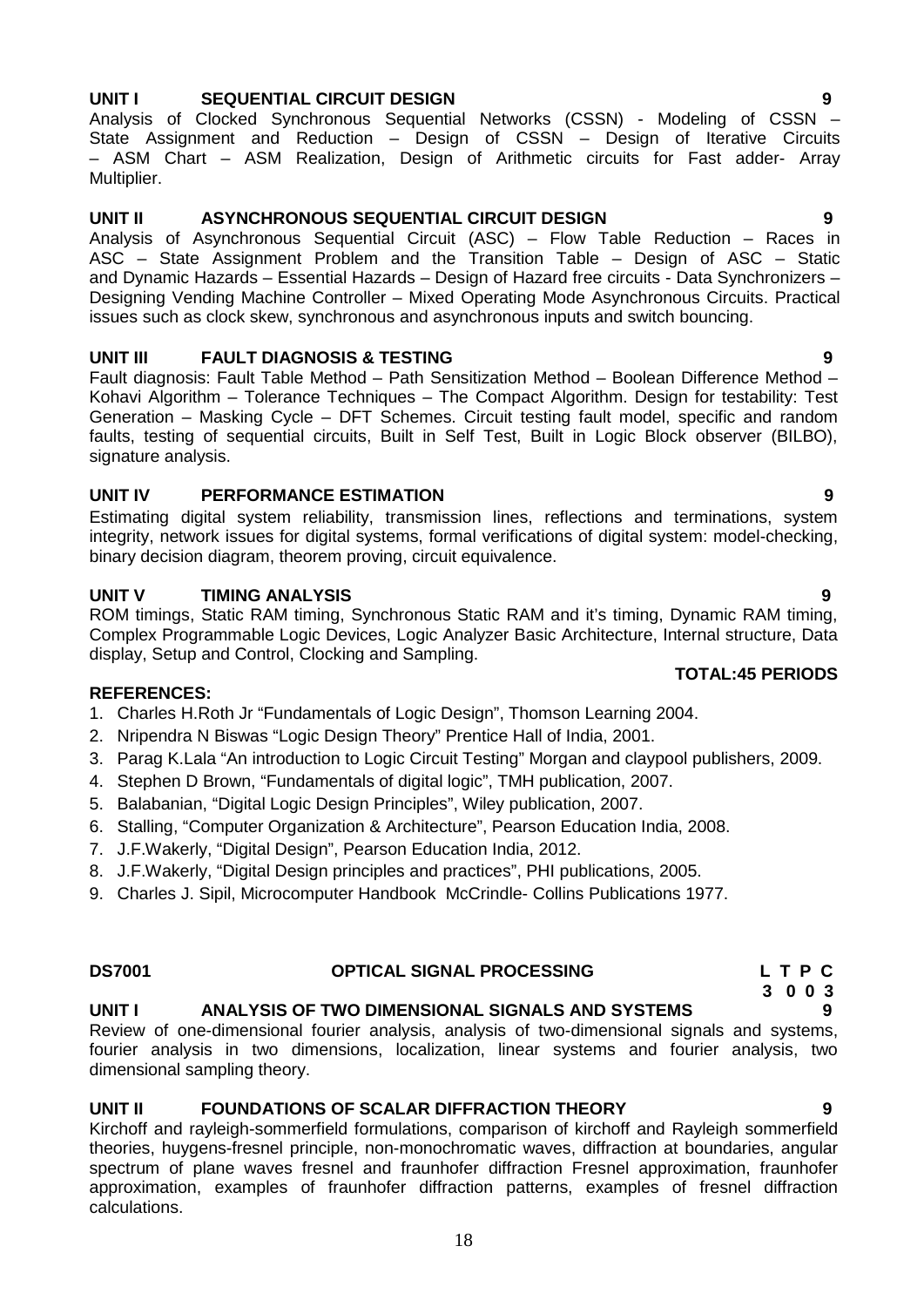### **UNIT III WAVE OPTICS ANALYSIS OF COHERENT OPTICAL SYSTEMS 9**

Thin lens as phase transformation, fourier transforming properties of lenses, image formation monochromatic illumination, analysis of complex coherent optical systems.

#### **UNIT IV TRANSFER FUNCTIONS AND FREQUENCY ANALYSIS OF OPTICAL IMAGING SYSTEMS 9**

Generalized treatment of imaging systems, amplitude transfer function, frequency response for coherent and incoherent imaging, aberrations and their effect on frequency response, comparison of coherent and incoherent imaging, resolution beyond classical diffraction limit.

### **UNIT V WAVEFRONT MODULATION 9**

Photographic film, liquid crystals and other modulators, diffractive optical elements, analog optical information processing, incoherent image processing systems, coherent optical image processing systems. Holography- wavefront reconstruction problem, gabor and leith, upatnieks holograms, image locations and magnification, different types of holograms- thick holograms, recording materials, computer-generated holograms, degradation of holographic images, holography with spatially incoherent light, applications. **TOTAL: 45 PERIODS**

#### **REFERENCES:**

- 1. Joseph W. Goodman, "Introduction to Fourier Optics", 3rd edition, Mc Graw Hill
- 2. D. Casasent, "Optical Data Processing, Applications", Springer, Verlag, Berlin, 1978
- 3. H.J. Caulfield ,"Handbook of holography", Academic Press New York 1979
- 4. P.M. Dufffieux, "The Fourier Transform and its applications to Optics", John Wiley and sons 1988

#### **DS7002 BIO SIGNAL PROCESSING L T P C**

# **UNIT I SIGNAL, SYSTEM AND SPECTRUM 9**

Characteristics of some dynamic biomedical signals, Noises- random, structured and physiological noises. Filters- IIR and FIR filters. Spectrum – power spectral density function, cross-spectral density and coherence function, cepstrum and homomorphic filtering. Estimation of mean of finite time signals.

# **UNIT II TIME SERIES ANALYSIS AND SPECTRAL ESTIMATION 9**

Time series analysis – linear prediction models, process order estimation, lattice representation, non stationary process, fixed segmentation, adaptive segmentation, application in EEG, PCG signals, Time varying analysis of Heart-rate variability, model based ECG simulator. Spectral estimation – Blackman Tukey method, periodogram, and model based estimation. Application in Heart rate variability, PCG signals.

# **UNIT III ADAPTIVE FILTERING AND WAVELET DETECTION 9**

Filtering – LMS adaptive filter, adaptive noise canceling in ECG, improved adaptive filtering in FECG, Wavelet detection in ECG – structural features, matched filtering, adaptive wavelet detection, detection of overlapping wavelets.

### **UNIT IV BIOSIGNAL CLASSIFICATION AND RECOGNITION 9**

Signal classification and recognition – Statistical signal classification, linear discriminate function, direct feature selection and ordering, Back propagation neural network based classification. Application in Normal versus Ectopic ECG beats.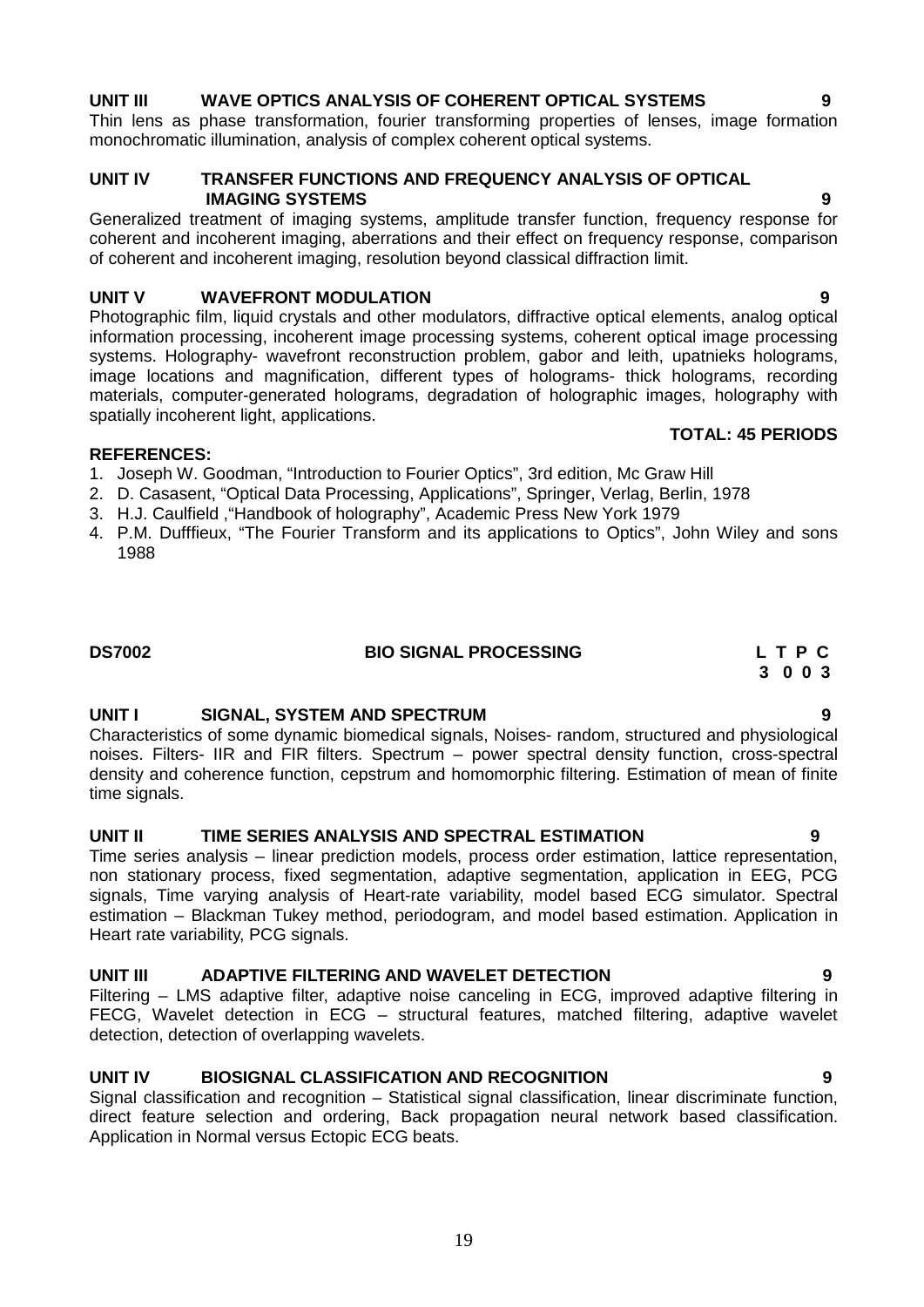# 20

### **UNIT V TIME FREQUENCY AND MULTIVARIATE ANALYSIS 9**

Time frequency representation, spectrogram, Wigner distribution, Time-scale representation, scalogram, wavelet analysis – Data reduction techniques, ECG data compression, ECG characterization, Feature extraction- Wavelet packets, Multivariate component analysis-PCA, ICA

#### **REFERNCES:**

- 1. Arnon Cohen, Bio-Medical Signal Processing Vol I and Vol II, CRC Press Inc., Boca Rato, Florida 1999.
- 2. Rangaraj M. Rangayyan, 'Biomedical Signal Analysis-A case study approach', Wiley-Interscience/IEEE Press, 2002
- 3. Willis J. Tompkins, Biomedical Digital Signal Processing, Prentice Hall of India, New Delhi, 2003.
- 4. Emmanuel C. Ifeachor, Barrie W.Jervis, 'Digital Signal processing- A Practical Approach' Pearson education Ltd., 2002
- 5. Raghuveer M. Rao and Ajith S.Bopardikar, Wavelets transform Introduction to theory and its applications, Pearson Education, India 2000.

#### **BM7201 APPLIED MEDICAL IMAGE PROCESSING L T P C 3 0 0 3**

#### **OBJECTIVES:**

- To understand the fundamentals of medical image processing techniques.
- To develop computational methods and algorithms to analyze and quantify biomedical data

#### **UNIT I IMAGE FUNDAMENTALS AND PRE-PROCESSING 9**

Image perception, MTF of the visual system, Image fidelity criteria, Image model, Image sampling and quantization – two dimensional sampling theory, Image quantization, Optimum mean square quantizer, Image transforms – 2D-DFT and other transforms. Image enhancement – point operation, Histogram modeling, spatial operations, Transform operations,

#### **UNIT II BASICS OF MEDICAL IMAGE SOURCES 9**

Radiology- The electromagnetic spectrum-Computed Tomography-Magnetic Resonance Tomography –ultrasound-nuclear medicine and molecular imaging-other imaging techniquesradiation protection and dosimetry.

#### **UNIT III MEDICAL IMAGE REPRESENTATION 9**

Pixels and voxels – algebraic image operations - gray scale and color representation- depth-color and look up tables - image file formats- DICOM- other formats- Analyze 7.5, NifTI and Interfile, Image quality and the signal to noise ratio- MATLAB based simple operations.

#### **UNIT IV MEDICAL IMAGE ANALYSIS AND CLASSIFICATION 9**

Image segmentation- pixel based, edge based, region based segmentation. Image representation and analysis, Feature extraction and representation, Statistical, Shape, Texture, feature and image classification – Statistical, Rule based, Neural Network approaches

#### **UNIT V IMAGE REGISTRATIONS AND VISUALIZATION 9**

Rigid body visualization, Principal axis registration, Interactive principal axis registration, Feature based registration, Elastic deformation based registration, Image visualization – 2D display methods, 3D display methods, virtual reality based interactive visualization.

#### **TOTAL: 45 PERIODS**

**TOTAL: 45 PERIODS**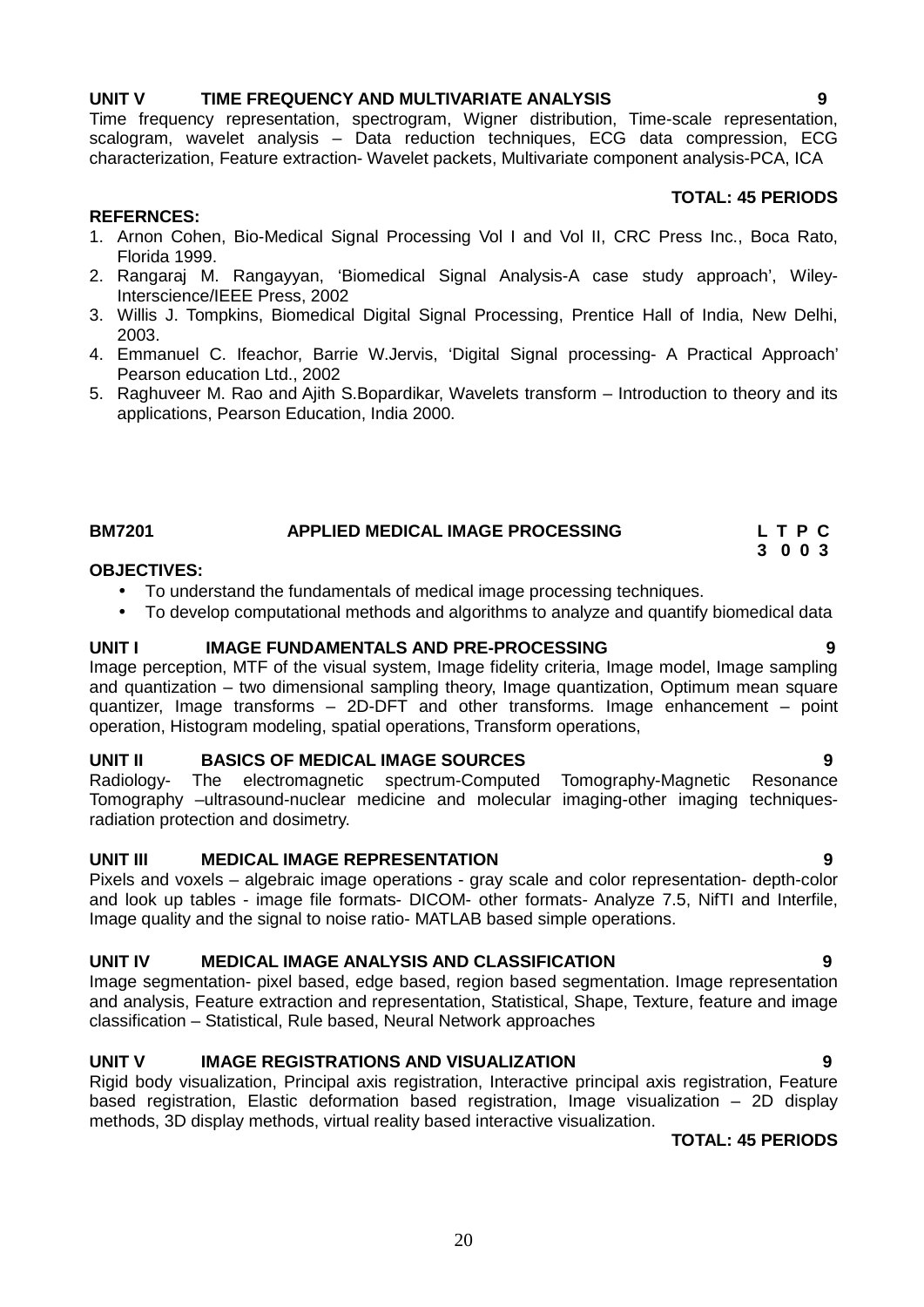#### **OUTCOMES:**

- Students will be able to apply image processing concepts for medical images.
- Will be able to analyze Morphology, Segmentation techniques and implement these in images.
- Enables quantitative analysis and visualization of medical images of numerous modalities such as PET, MRI, CT, or microscopy.

#### **REFERENCES:**

- 1. Wolfgang Birkfellner, 'Applied Medical Image Processing A Basic course', CRC Press, 2011.
- 2. Atam P.Dhawan, 'Medical Image Analysis', Wiley Interscience Publication, NJ, USA 2003.
- 3. R.C.Gonzalez and R.E.Woods, 'Digital Image Processing', Second Edition, Pearson Education, 2002.
- 4. Anil. K. Jain, 'Fundamentals of Digital Image Processing', Pearson education, Indian Reprint 2003.
- 5. Alfred Horowitz, 'MRI Physics for Radiologists A Visual Approach', Second edition Springer Verlag Network, 1991.
- 6. Kavyan Najarian and Robert Splerstor," Biomedical signals and Image processing",CRC Taylor and Francis,New York,2006
- 7. John L.Semmlow,"Biosignal and Biomedical Image Processing Matlab Based applications" Marcel Dekker Inc.,New York,2004
- 8. Jerry L.Prince and Jnathan M.Links," Medical Imaging Signals and Systems"- Pearson Education Inc. 2006.

#### **DS7003 ARRAY SIGNAL PROCESSING L T P C**

# **UNIT I INTRODUCTION 9**

Antenna parameters, Basic Antenna elements, Array Fundamentals- Element pattern, directive gain, Directivity, Power Gain, Polarization, array pattern, array gain, array taper efficiency, Pencil beam array, linear array synthesis-schelknoff 's polynomial array, binomial array, chebyshev array, Microstrip patch array, Noise in communication.

### **UNIT II SPATIAL SIGNALS AND SENSOR ARRAYS 9**

Signals in space and time. Spatial frequency, Direction vs. frequency. Wave fields. Far field and Near field signals. Spatial sampling, Nyquist criterion. Sensor arrays. Uniform linear arrays, planar and random arrays. Array transfer (steering) vector. Array steering vector for ULA. Broadband arrays.

#### **UNIT III SPATIAL FREQUENCY 9**

Aliasing in spatial frequency domain. Spatial Frequency Transform, Spatial spectrum. Spatial Domain Filtering, sectorization, switched beam, phased antenna array, adaptive antenna array and adaptive signal processing application, Beam Forming. Spatially white signal. Introduction to microphone array signal processing

#### **UNIT IV DIRECTION OF ARRIVAL ESTIMATION 9**

Non parametric methods - Beam forming and Capon methods. Resolution of Beam forming method. Subspace methods - MUSIC, Minimum Norm and ESPRIT techniques. Spatial Smoothing.

#### **UNIT V APPLICATIONS OF ARRAY SIGNAL PROCESSING 9**

RADAR, Sonar, Seismic, Acoustics, Wireless Communications and networks and Radio Astronomy signal processing applications

**TOTAL : 45 PERIODS**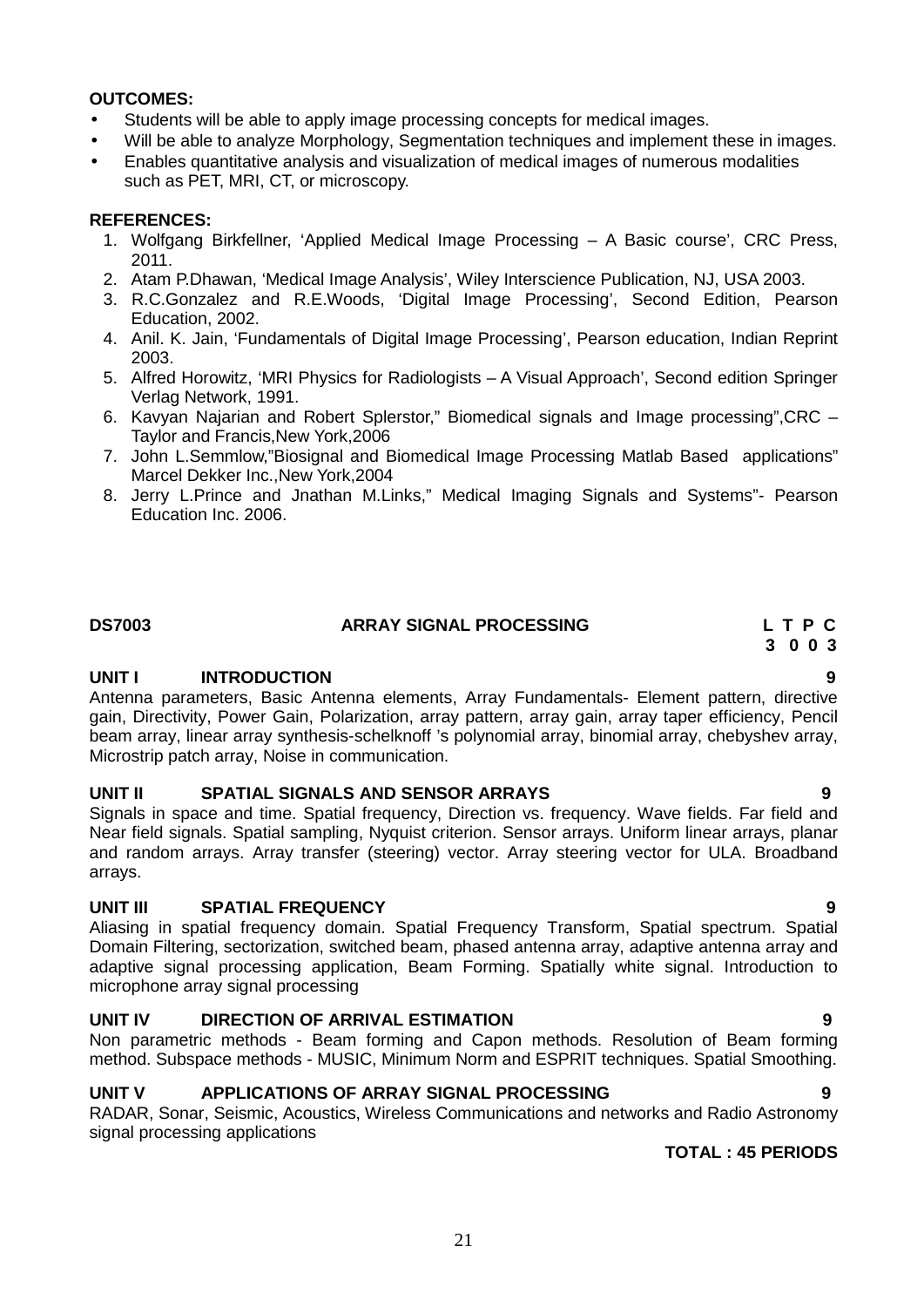#### **REFERENCES:**

- 1. Dan E. Dugeon and Don H. Johnson. Array Signal Processing: Concepts and Techniques. Prentice Hall. 1993.
- 2. Petre Stoica and Randolph L. Moses, Spectral Analysis of Signals. Prentice Hall. 2005
- 3. Simon Haykins and K. J. Ray Liu, Handbook of Array Signal Processing and Sensor Networks, Wiley.
- 4. Bass J, McPheeters C, Finnigan J, Rodriguez E. Array Signal Processing, February 2005.

#### **DS7004 WIRELESS SENSOR NETWORKS L T P C**

#### **UNIT I INTRODUCTION 9**

Challenges for wireless sensor networks, Comparison of sensor network with ad hoc network, Single node architecture – Hardware components, energy consumption of sensor nodes, Network architecture – Sensor network scenarios, types of sources and sinks, single hop versus multi-hop networks, multiple sinks and sources, design principles, Development of wireless sensor networks.

#### **UNIT II PHYSICAL LAYER 9**

Introduction, wireless channel and communication fundamentals – frequency allocation, modulation and demodulation, wave propagation effects and noise, channels models, spread spectrum communication, packet transmission and synchronization, quality of wireless channels and measures for improvement, physical layer and transceiver design consideration in wireless sensor networks, Energy usage profile, choice of modulation, Power Management .

#### **UNIT III DATA LINK LAYER 9**

MAC protocols – fundamentals of wireless MAC protocols, low duty cycle protocols and wakeup concepts, contention-based protocols, Schedule-based protocols - SMAC, BMAC, Traffic-adaptive medium access protocol (TRAMA), Link Layer protocols – fundamentals task and requirements, error control, framing, link management.

#### **UNIT IV NETWORK LAYER 9**

Gossiping and agent-based uni-cast forwarding, Energy-efficient unicast, Broadcast and multicast, geographic routing, mobile nodes, Data-centric routing – SPIN, Directed Diffusion, Energy aware routing, Gradient-based routing – COUGAR, ACQUIRE, Hierarchical Routing – LEACH, PEGASIS, Location Based Routing – GAF, GEAR, Data aggregation – Various aggregation techniques.

#### **UNIT V CASE STUDY 9**

Target detection tracking, Habitat monitoring, Environmental disaster monitoring, Practical implementation issues, IEEE 802.15.4 low rate WPAN, Operating System Design Issues, Introduction to TinyOS – NesC, Interfaces, modules, configuration, Programming in TinyOS using NesC, Emulator TOSSIM.

#### **REFERENCES:**

- 1. Kazem Sohraby, Daniel Minoli and Taieb Znati, " Wireless Sensor Networks Technology- Protocols and Applications", John Wiley & Sons, 2007.
- 2. Feng Zhao, Leonidas Guibas, "Wireless Sensor Networks: an information processing approach", Else vier publication, 2004.
- 3. C.S.Raghavendra Krishna, M.Sivalingam and Tarib znati, "Wireless Sensor Networks", Springer publication, 2004.
- 4. Holger Karl , Andreas willig, "Protocol and Architecture for Wireless Sensor Networks", John wiley publication, Jan 2006.

#### **TOTAL:45 PERIODS**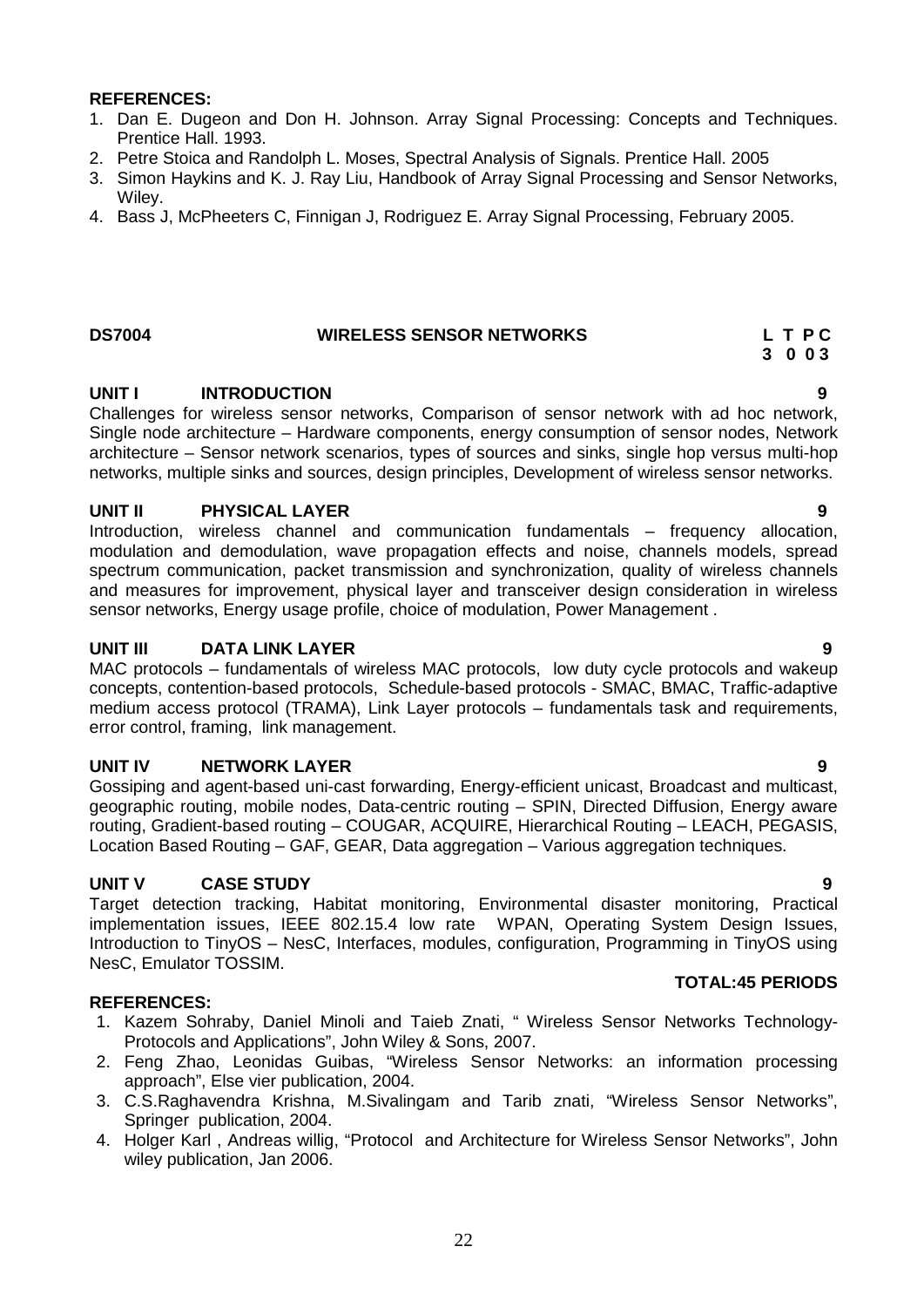- 5. K.Akkaya and M.Younis, " A Survey of routing protocols in wireless sensor networks", Elsevier Adhoc Network Journal, Vol.3, no.3,pp. 325-349, 2005.
- 6. Philip Levis, " TinyOS Programming", 2006 www.tinyos.net.
- 7. I.F. Akyildiz, W. Su, Sankarasubramaniam, E. Cayirci, "Wireless sensor networks: a survey", computer networks, Elsevier, 2002, 394 - 422.
- 8. Jamal N. Al-karaki, Ahmed E. Kamal, "Routing Techniques in Wireless sensor networks: A survey", IEEE wireless communication, December 2004, 6 – 28.

### **DS7005 CRYPTOGRAPHIC TECHNIQUES L T P C**

**UNIT I SYMMETRIC CIPHERS 9** Overview – classical Encryption Techniques – Block Ciphers and the Data Encryption standard –

# Introduction to Finite Fields – Advanced Encryption standard – Contemporary Symmetric Ciphers – Confidentiality using Symmetric Encryption.

#### **UNIT II PUBLIC-KEY ENCRYPTION AND HASH FUNCTIONS 9**

Introduction to Number Theory – Public-Key Cryptography and RSA – Key Management – Diffie- Hellman Key Exchange – Elliptic Curve Cryptography – Message Authentication and Hash Functions – Hash Algorithms – Digital Signatures and Authentication Protocols.

#### **UNIT III NETWORK SECURITY PRACTICE 9**

Authentication Applications – Kerberos – X.509 Authentication Service – Electronic mail Security – Pretty Good Privacy – S/MIME – IP Security architecture – Authentication Header – Encapsulating Security Payload – Key Management.

#### **UNIT IV SYSTEM SECURITY 9**

Intruders – Intrusion Detection – Password Management – Malicious Software – Firewalls – Firewall Design Principles – Trusted Systems.

#### **UNIT V WIRELESS SECURITY 9**

Introduction to Wireless LAN Security Standards – Wireless LAN Security Factors and Issues.

## **TOTAL : 45 PERIODS**

### **TEXT BOOKS:**

1. William Stallings, "Cryptography And Network Security – Principles And Practices", Pearson Education, 3rd Edition, 2003.

#### **REFERENCES:**

- 1. Atul Kahate, "Cryptography and Network Security", Tata McGraw Hill, 2003.
- 2. Bruce Schneier, "Applied Cryptography", John Wiley and Sons Inc, 2001.
- 3. Stewart S. Miller, "Wi-Fi Security", McGraw Hill , 2003.
- 4. Charles B. Pfleeger, Shari Lawrence Pfleeger, "Security In Computing", 3<sup>rd</sup> Edition, Pearson Education, 2003.
- 5. Mao, "Modern Cryptography: Theory and Practice" , First Edition, Pearson Education, 2003.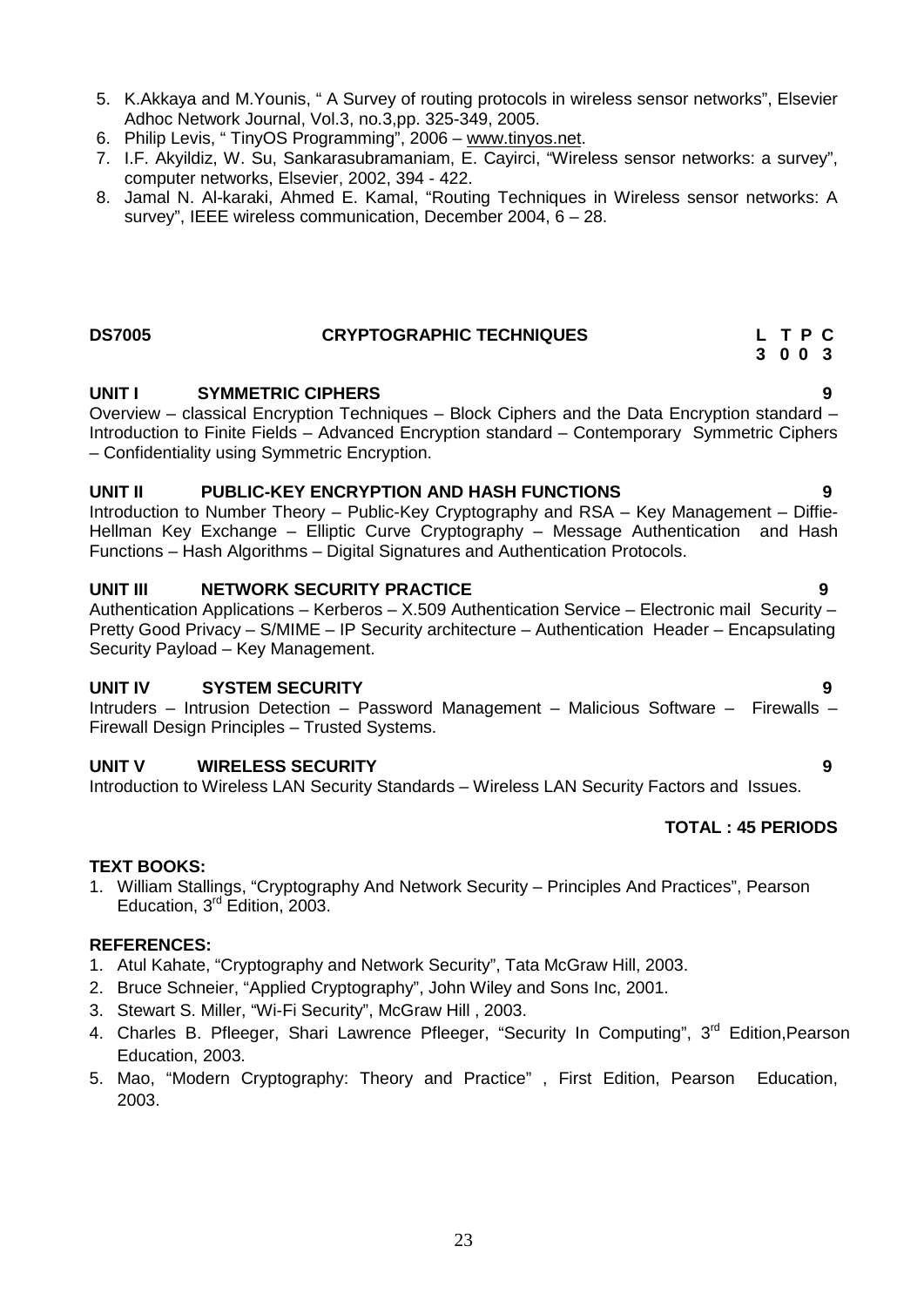#### **DS7006 ADAPTIVE SIGNAL PROCESSING L T P C**

### **OBJECTIVES:**

- This course is intended to impart to the students the principles of
- Adaptive signal processing.
- Different algorithms used for design of Adaptive Filters,
- Performance evaluation of systems
- Modeling systems like multipath communication channel
- Synthesis of filters

### **UNIT I INTRODUCTION 9**

Introduction to Adaptive Processing General properties, filtering, prediction and smoothing, applications in Communications: Equalisation, Echo cancellation, Noise cancellation.

### **UNIT II ORTHOGONALIZED ADAPTIVE FILTERS 9**

Optimal Signal Processing Principles of orthogonality, minimum square error, Wiener Hopf equations, state space model, innovations process, Kalman filter equations. Linear Adaptive Equalization Gradient search and steepest descent adaptation algorithms, effect of eigen value spread on stability and rate of convergence

#### **UNIT III LEAST MEAN SQUARES ADAPTIVE FILTER 9**

stochastic gradient descent using Least Mean Squares (LMS) algorithms, transient and steady state properties including convergence rate and mis-adjustment, least square estimation, normal equations, Recursive Least Squares (RLS) algorithms, relationship between RCS and Kalman filters.

#### **UNIT IV KALMAN FILTER THEORY 9**

Kalman Filter theory; Introduction; recursive minimum mean square estimation for scalar random variables; statement of the kalman filtering problem: the innovations process; Estimation of state using the innovations process

#### **UNIT V FAST RECURSIVE ALGORITHMS AND APPLICATIONS 9**

Introduction to Fast Recursive Algorithms for Equalisation Adaptive linear prediction, lattice filtering for RLS. Other Applications Echo cancellation in wowire systems, Noise cancellation.

#### **REFERENCES:**

- 1. Adaptive Signal Processing, B. Widrow, S. Stearns, Prentice-Hall, 1985
- 2. Statistical and Adaptive Signal Processing: Spectral Estimation, Signal Modeling, Adaptive Filtering and Array Processing, D. Manolakis, V. Ingle, S. Kogan, McGraw Hill, 1999
- 3. Adaptive Signal Processing, L. Sibul, Ed., IEEE Press, 1987
- 4. Adaptive Filters: Structures, Algorithms and Applications, M. Honig, D. Messerschmitt, Kluwer, 1984.
- 5. Fundamentals of Adaptive Filtering, Ali H. Sayed, John Wiley, 2003.
- 6. Mohinder S. Grewal, Angus P. Andrews, Kalman Filtering: Theory and Practice Using MATLAB, John Wiley & Sons. 2008.

**3 0 0 3**

**TOTAL: 45 PERIODS**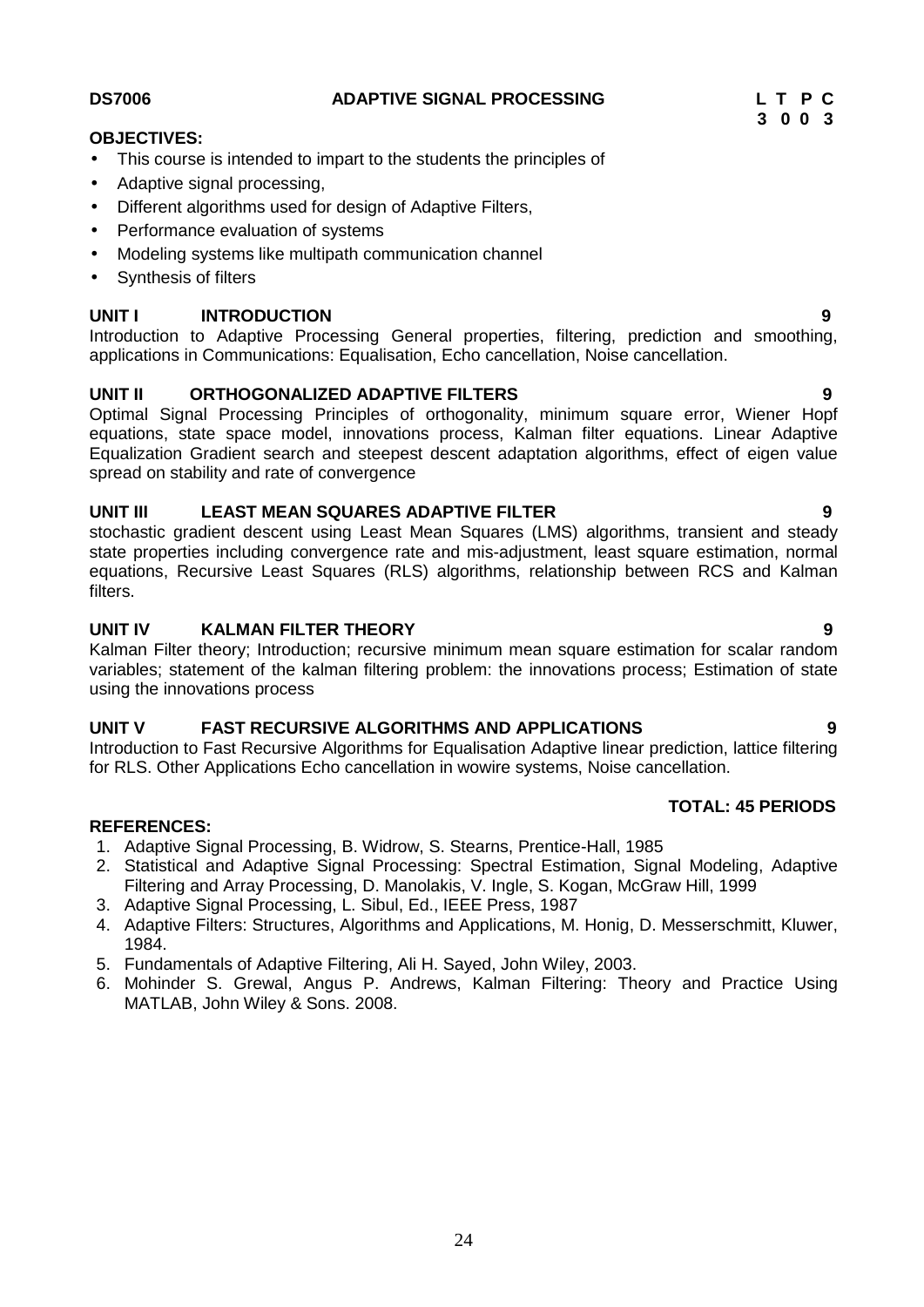### **DS7007 UNDERWATER ACOUSTICS SIGNAL PROCESSING L T P C**

#### **OBJECTIVES:**

- To understand the characteristics of Underwater Channel
- To understand the principles of SONAR
- To understand the challenges in underwater signal processing

#### **OUTCOMES:**

- To be able to design underwater signal processing systems
- To be able to analyze the performance of underwater signal processing systems

#### **UNIT I UNDERWATER ACOUSTIC CHANNEL 9**

Underwater Channel Characterization – Sound Transmission Losses-Acoustic Characteristics of surface layer-Ambient Noise in the ocean- Correlation properties of Ambient Noise

### **UNIT II SONAR 9**

Basics of SONAR- correlation and ambiguities-Wideband Synthetic Aperture SONAR processing- Discrete Spatial arrays-Beam stearing- Target Angle Estimation –Array Shading:

#### **UNIT III TARGET DETECTION 9**

Passive Acoustic signatures of Ships and Submarines-Target strength for Active Systems- Hypothesis testing- receiver operating Characteristics-estimation of signal Parameters

#### **UNIT IV STATISTICAL PROCESSING & ADAPTIVE SPATIAL FILTERING 9**

Monostatic Sounding of Single point Targets-Target strength estimation from Echo ensemble- Optimum Filter for Maximum SNR-High Resolution Beam Forming –

#### **UNIT V UNDERWATER ACOUSTIC COMMUNICATION 9**

Underwater Bio Telemetry System -system Design principle-Speech Coding and Decoding- Transmission and Detection of speech

#### **REFERENCES:**

1.William S. Burdic, Underwater Acoustic Systems, Prentice Hall Inc., 2002

2.Robert S.H. Istepanian and Milica Stojan, Underwater Acoustic Digital signal processing & communication system, Kluwer academic Publisher, 2002

**DS7008 EMBEDDED SYSTEM DESIGN L T P C**

#### **UNIT I EMBEDDED DESIGN LIFE CYCLE 9**

Product specification – Hardware / Software partitioning – Detailed hardware and software design – Integration – Product testing – Selection Processes – Microprocessor Vs Micro Controller – Performance tools – Bench marking – RTOS Micro Controller – Performance tools – Bench marking – RTOS availability – Tool chain availability – Other issues in selection processes.

#### **UNIT II PARTITIONING DECISION 9**

Hardware / Software duality – coding Hardware – ASIC revolution – Managing the Risk – Co verification – execution environment – memory organization – System startup – Hardware manipulation – memory mapped access – speed and code density.

#### **UNIT III INTERRUPT SERVICE ROUTINES 9**

Watch dog timers – Flash Memory basic toolset – Host based debugging – Remote debugging – ROM emulators – Logic analyser – Caches – Computer optimization – Statistical profiling

### **TOTAL: 45 PERIODS**

# **3 0 0 3**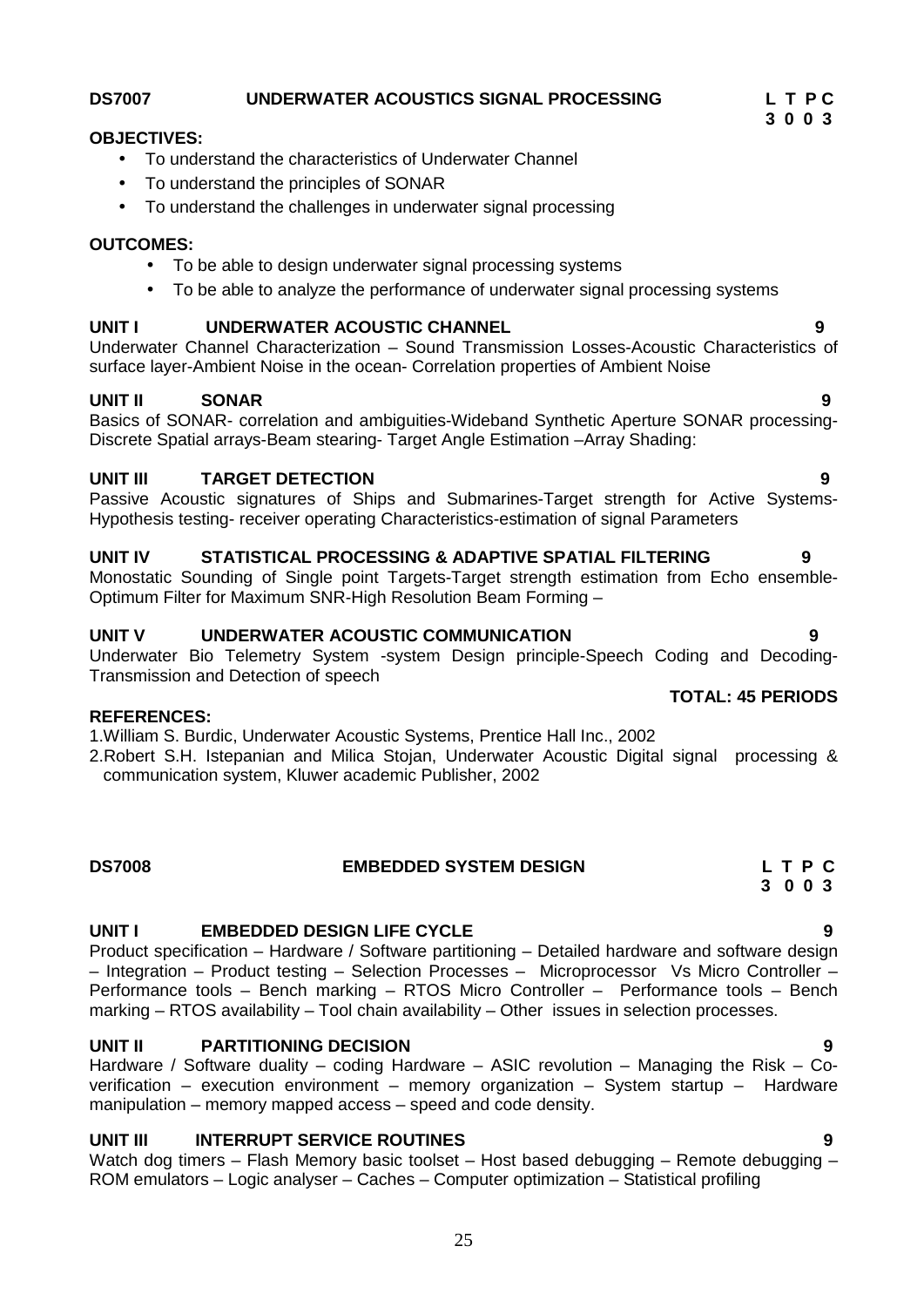# **UNIT IV IN CIRCUIT EMULATORS 9**

### Buller proof run control – Real time trace – Hardware break points – Overlay memory – Timing constraints – Usage issues – Triggers.

# **UNIT V TESTING 9**

Bug tracking – reduction of risks & costs – Performance – Unit testing – Regression testing – Choosing test cases – Functional tests – Coverage tests – Testing embedded software – Performance testing – Maintenance.

#### **REFERENCES:**

1. Arnold S. Berger – "Embedded System Design", CMP books, USA 2002.

2. Sriram Iyer, "Embedded Real time System Programming"

3. ARKIN, R.C., Behaviour-based Robotics, The MIT Press, 1998.

| <b>DS7009</b> | <b>REAL TIME OPERATING SYSTEM DESIGN</b> | LTPC |  |
|---------------|------------------------------------------|------|--|
|               |                                          | 3003 |  |

# **UNIT I REVIEW OF OPERATING SYSTEMS 9**

Basic Principles – System Calls – Files – Processes – Design and Implementation of processes – Communication between processes – Operating System structures.

### **UNIT II DISTRIBUTED OPERATING SYSTEMS 9**

Topology – Network types – Communication – RPC – Client server model – Distributed file system – Design strategies.

### **UNIT III REAL TIME MODELS AND LANGUAGES 9**

Event Based – Process Based and Graph based Models – Petrinet Models – Real Time Languages – RTOS Tasks – RT scheduling - Interrupt processing – Synchronization – Control Blocks – Memory Requirements.

### **UNIT IV REAL TIME KERNEL 9**

Principles – Design issues – Polled Loop Systems – RTOS Porting to a Target – Comparison and study of various RTOS like QNX –VX works – PSOS –C Executive – Case studies.

### **UNIT V RTOS APPLICATION DOMAINS 9**

RTOS for Image Processing – Embedded RTOS for voice over IP – RTOS for fault Tolerant Applications – RTOS for Control Systems.

#### **REFERENCES:**

- 1. Herma K., "Real Time Systems Design for distributed Embedded Applications", Kluwer Academic, 1997.
- 2. Charles Crowley, "Operating Systems-A Design Oriented approach" McGraw Hill 1997.
- 3. C.M. Krishna, Kang, G.Shin, "Real Time Systems", McGraw Hill, 1997.
- 4. Raymond J.A.Bhur, Donald L.Bailey, "An Introduction to Real Time Systems", PHI 1999.

# ` **TOTAL : 45 PERIODS**

**TOTAL: 45 PERIODS**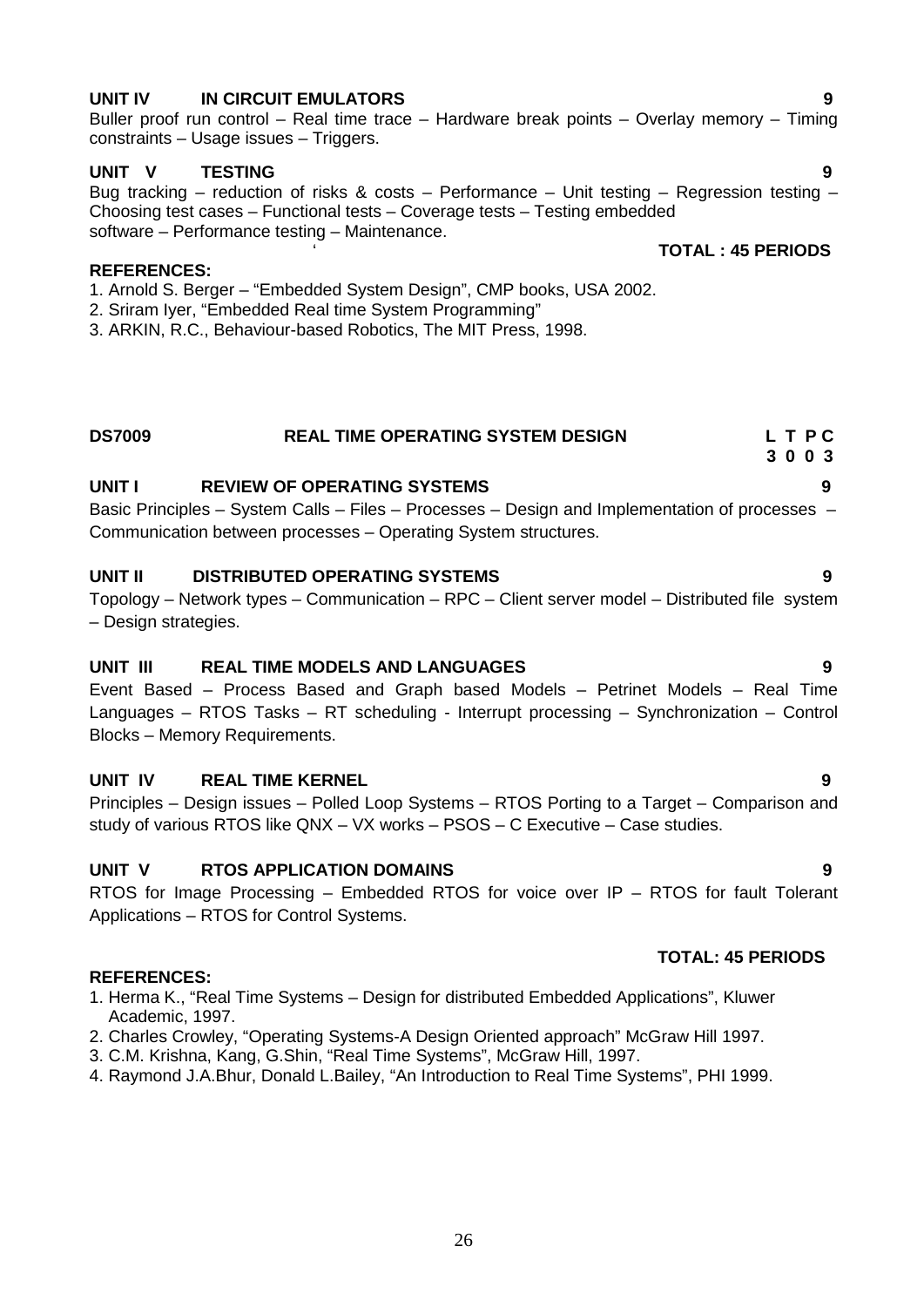# **DS7010 MICROCONTROLLER SYSTEM DESIGN AND ANALYSIS L T P C**

# **UNIT I 8051 ARCHITECTURE 9**

Basic organization – 8051 CPU structure – Register file – Interrupts – Timers – Port circuits – Instruction set – Timing diagram – Addressing modes – Simple Program and Applications.

### **UNIT II 8051 PROGRAMMING 9**

Assembly language programming – Arithmetic Instructions – Logical Instructions –Single bit Instructions – Timer Counter Programming – Serial Communication Programming Interrupt Programming – RTOS for 8051 – RTOSLite – FullRTOS –Task creation and run – LCD digital clock/thermometer using FullRTOS

### **UNIT III PIC MICROCONTROLLER 9**

Architecture – memory organization – addressing modes – instruction set – PIC programming in Assembly & C –I/O port, Data Conversion, RAM & ROM Allocation, Timer programming, MP-LAB.

#### **UNIT IV PERIPHERAL OF PIC MICROCONTROLLER 9**

Timers – Interrupts, I/O ports- I  ${}^{2}C$  bus-A/D converter-UART- CCP modules -ADC, DAC and Sensor Interfacing –Flash and EEPROM memories.

#### **UNIT V SYSTEM DESIGN – CASE STUDY 9**

Interfacing LCD Display – Keypad Interfacing - Generation of Gate signals for converters and Inverters - Motor Control – Controlling AC appliances –Measurement of frequency – Stand alone Data Acquisition System.

#### **REFERENCES:**

- 1. John B.Peatman, "Design with Micro controllers", McGraw Hill international Limited, Singapore, 1989.
- 2. Michael Slater, "Microprocessor based design A comprehensive guide to effective Hardware design" Prentice Hall, New Jersey, 1989.
- 3. Ayala, Kenneth, "The 8051 Microcontroller" Upper Saddle River, New Jersey Prentice Hall, 2000.
- 4. Muhammad Ali Mazidi, Janice Gillispie mazidi. "The 8051 Microcontroller and Embedded systems", Person Education, 2004.
- 5. Muhammad Ali Mazidi, Rolin D. Mckinlay, Danny Causey ' PIC Microcontroller and Embedded Systems using Assembly and C for PIC18', Pearson Education 2008
- 6. John Iovine, 'PIC Microcontroller Project Book ', McGraw Hill 2000
- 7. Myke Predko, "Programming and customizing the 8051 microcontroller", Tata McGraw Hill 2001.

#### **DS7011 DIGITAL SIGNAL COMPRESSION L T P C**

### **UNIT I INTRODUCTION OF COMPRESSION TECHNIQUES 9**

Compression techniques, Modeling & Coding, Distortion criteria, Differental Entropy, Rate Distortion Theory, Vector Spaces, Information theory, Models for sources, Coding – uniquely decodable codes, Prefix codes, Kraft McMilan Inequality.

#### **UNIT II QUANTIZATION 9**

Quantization problem, Uniform Quantizer, Adaptive Quantization, Non-uniform Quantization; Entropy coded Quantization, Vector Quantization, LBG algorithm, Tree structured VQ, Structured VQ, Variations of VQ – Gain shape VQ, Mean removed VQ, Classified VQ, Multisage VQ, Adaptive VQ, Trellis coded quantization, Differential Encoding, Basic algorithm, Prediction in DPCM, Adaptive DPCM, Delta Modulation, Speech coding – G.726, Image coding.

### **TOTAL : 45 PERIODS**

**3 0 0 3**

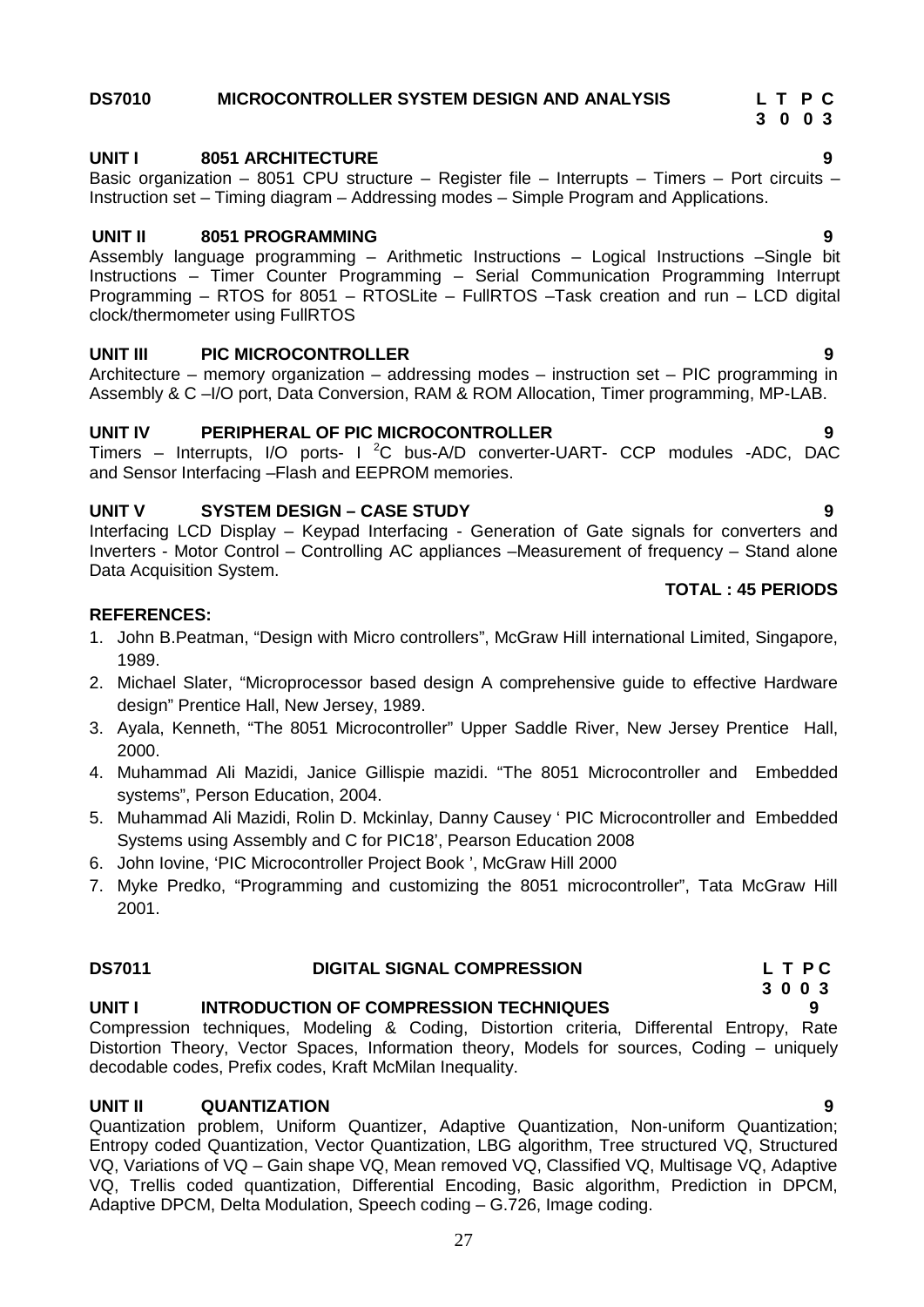# **UNIT III TRANSFORM CODING 9**

Transforms – KLT, DCT, DST, DWHT; Quantization and coding of transform coefficients, Application to Image compression – JPEG, Application to audio compression, Sub-Band Coding: Filters, Sub-band coding algorithm, Design of filter banks, Perfect reconstruction using two channel filter banks, M-band QMF filter banks, Poly-phase decomposition, Bit allocation, Speech coding – G.722, Audio coding – MPEG audio, Image compression.

#### **UNIT IV WAVELET BASED COMPRESSION 9**

Wavelets, Multiresolution analysis & scaling function, Implementation using filters, Image compression – EZW, SPIHT,JPEG 2000. Analysis / Synthesis Schemes: Speech compression – LPV-10, CELP, MELP, Image Compression – Fractal compression.

#### **UNIT V LOSSLESS CODING 9**

Huffman coding, Adaptive Huffman coding, Golomb codes, Rice codes, Trunstall codes, Applications of Huffman coding, Arithmetic coding, Algorithm, implementation, Applications of Arithmetic coding, Dictionary techniques – LZ77, LZ78, Applications of LZ78-JBIG, JBIG2, Predictive coding – Prediction with partial match, Burrows Wheeler Transform, Applications – CALIC, JPEG-LS, Facsimile coding – T.4, T.6

#### **REFERENCES:**

- 1. K. Sayood, Introduction to Data Compression, Harcourt India Pvt. Ltd. & Morgan Kaufmann Publishers, 1996.
- 2. N. Jayant and P. Noll, Digital Coding of Waveforms: Principles and Applications to Speech and Video, Prentice Hall, USA, 1984.
- 3. D. Salomon, Data Compression: The Complete Reference, Springer, 2000. Z. Li and M.S. Drew, Fundamentals of Multimedia, Pearson Education (Asia) Pte. Ltd., 2004.
- 4. Ralt Steinmetz and Klara Nahrstedt, Multimedia: Computing, Communication & Applications, Pearson Education Publications, 2004.
- 5. Rafael C. Gonzaleze & Richard E. Woods, Digital Image Processing Prentice Hall Publications.

#### **OBJECTIVES :**

- To introduce principles and current technologies of multimedia systems.
- To study the issues in effectively representing, processing and transmitting multimedia data including text, graphics, sound and music, image and video.
- To study the Image, video and audio standards such as JPEG, MPEG, H.26x, Dolby Digital and AAC will be reviewed.
- To study the applications such as video conferencing, multimedia data indexing and retrieval will also be introduced.

#### **UNIT I INTRODUCTION 9**

Overview of image compression - important information theory concepts - entropy definition and interpretation - Shannon-Fanon coding - Huffman coding - Adaptive Huffman coding - Lempel-Ziv codec- QM codec, context-based QM coder - examples of lossless compression

#### **UNIT II QUANTIZATION 9**

Scalar quantization, optimal scalar quantizer, commander- Vector quantization- Audio and speech compression- JPEG & JPEG-2000 still image compression- Video coding standards (A) MPEG-1, MPEG-2

#### **TOTAL: 45 PERIODS**

# **MU7011 VIDEO COMPRESSION L T P C**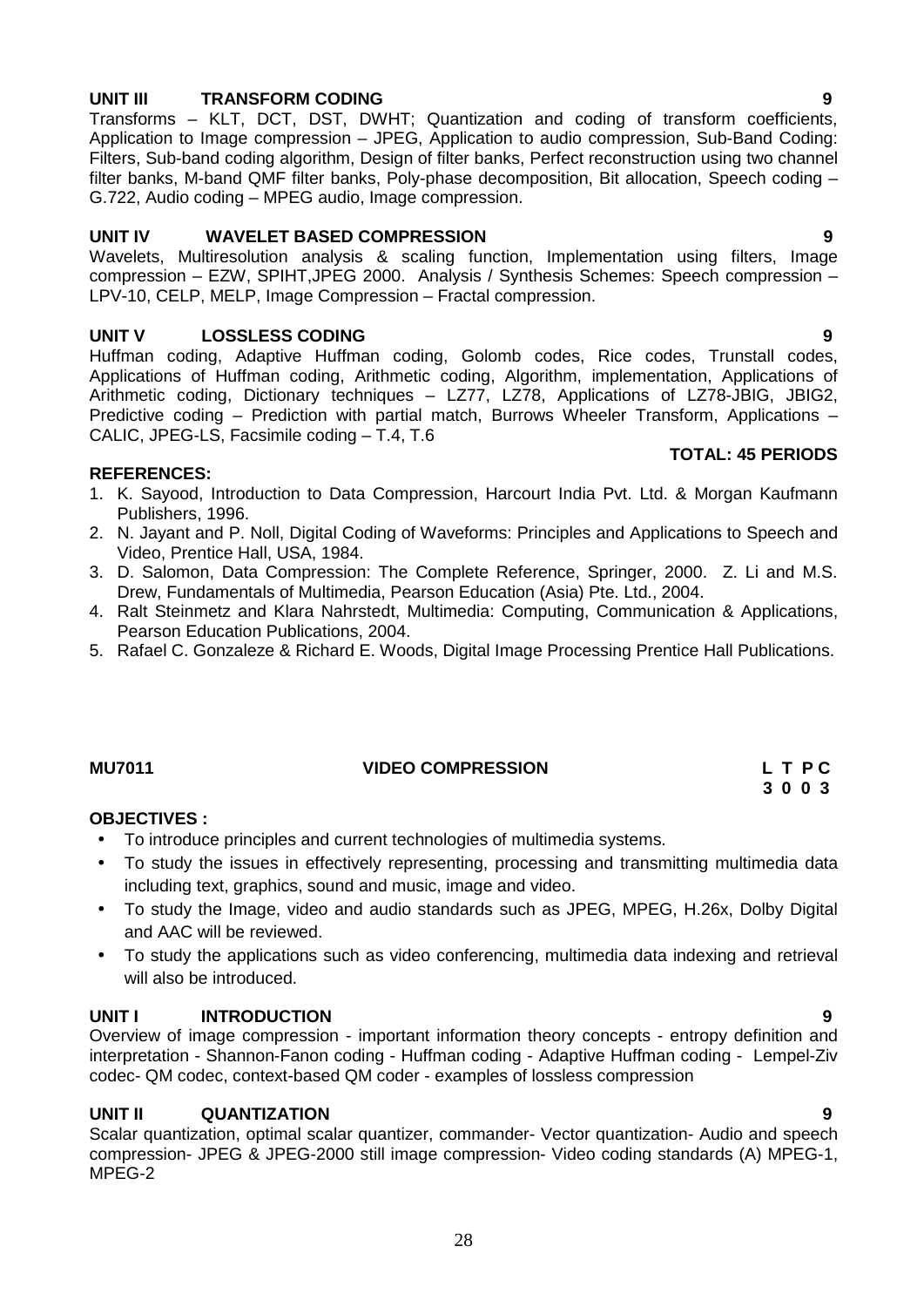### **UNIT III VIDEO PROCESSING 9**

Video coding standards H.264/AVC and HEVC- Video coding techniques - motion estimation, rate control algorithms, pre & post processing- Video delivery/streaming over wired and wireless networks

### **UNIT IV ADVANCED VIDEO CODING TECHNIQUES 9**

Mobile multimedia computing- Multimedia content management and protection- Future directions – Multi-view video coding, depth coding and others

#### **UNIT V CONTENT MANAGEMENT 9**

Video Compression-Motion Compensation, H.261 standard – FMM-14 Multimedia Applications Content-based retrieval in digital libraries – FMM **TOTAL: 45 PERIODS**

#### **OUTCOMES:**

Upon Completion of the course, the students will be able

- To know principles and current technologies of multimedia systems
- To know issues in effectively representing, processing, and retrieving multimedia data
- To know the areas by implementing some components of a multimedia streaming system
- To know the latest web technologies and some advanced topics in current multimedia research

#### **REFERENCES:**

- 1. Handbook of Image and Video processing Al Bovik (Alan C Bovik), Academic Press, Second Edition, 2005.
- 2. Digital Image Sequence Processing, Compression, and Analysis Todd R. Reed, CRC Press, 2004.
- 3. H.264 and MPEG-4 Video Compression: Video Coding for Next Generation Multimedia Iain E.G. Richardson, Wiley, 2003
- 4. Digital Video Processing A. Murat Tekalp, Prentice Hall, 1995
- 5. Andy Beach, "Real World Video Compression" Pearson Education, 2010.
- 6. Peter D. Symes ," Video Compression Demystified" McGraw-Hill, 2001.
- 7. Yun Q. Shi, Huifang Sun," Image and Video Compression for Multimedia Engineering Fundamentals, Algorithms, and Standards" 2nd Edition 2008.

#### **MU7102 MULTIMEDIA COMMUNICATION NETWORKS L T P C 3 0 0 3**

#### **OBJECTIVES:**

- To understand the Multimedia Communication Models
- To analyze the Guaranteed Service Model
- To study the Multimedia Transport in Wireless Networks
- To solve the Security issues in multimedia networks
- To explore real-time multimedia network applications

#### **UNIT I MULTIMEDIA COMMUNICATION MODELS 9**

Architecture of Internet Multimedia Communication- Protocol Stack-Requirements and Design challenges of multimedia communications- Multimedia distribution models-Unicasting, Broadcasting and Multicasting.

### **UNIT II GUARANTEED SERVICE MODEL 9**

Multicast routing-PIM- Best effort service model and its limitations- QoS and its metrics-Queuing techniques-WFQ and its variants-RED-QoS aware routing -Call Admission Control-RSVP- Policing and Traffic Shaping algorithms- QoS architectures.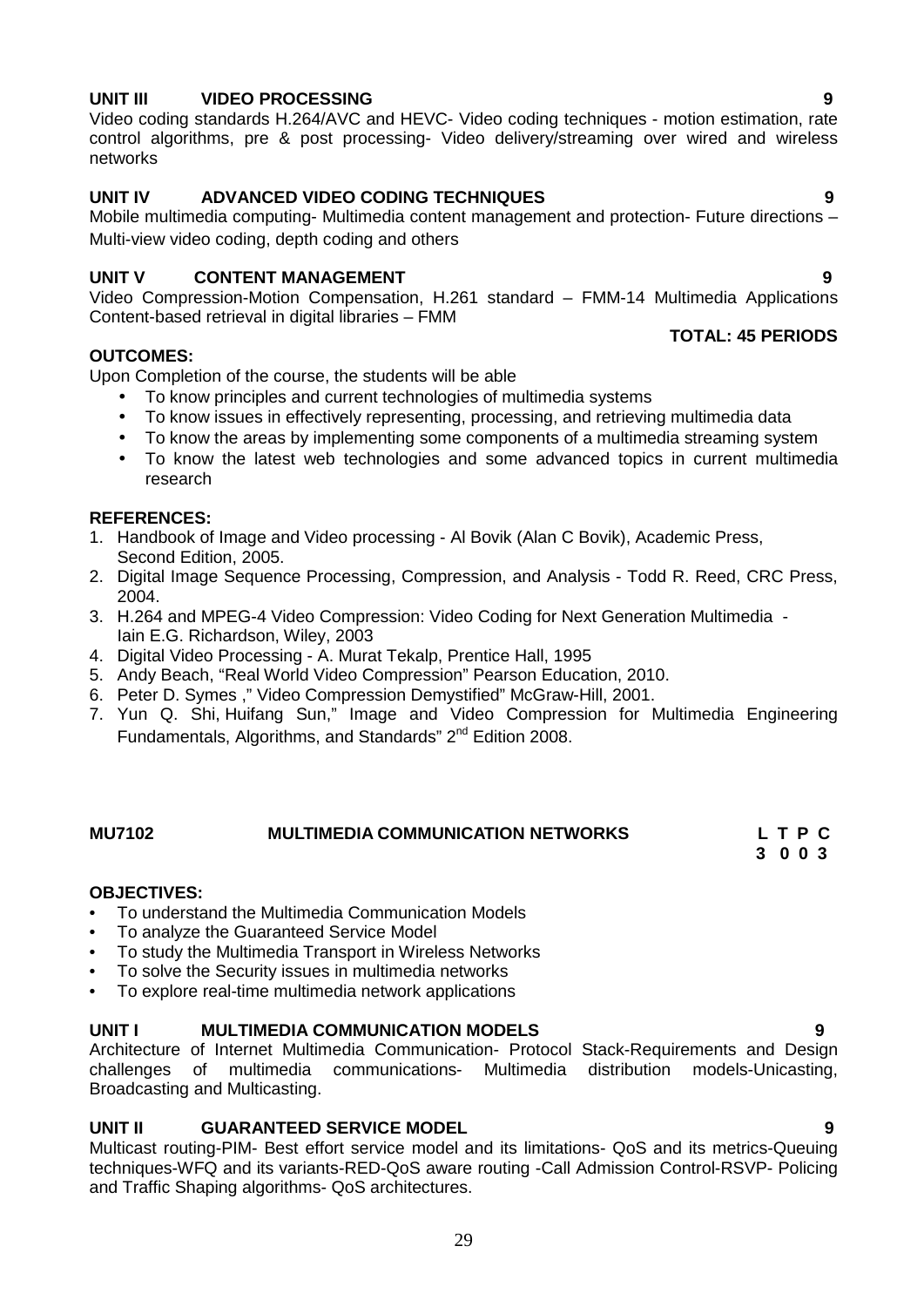- To learn the fundamentals of Operating Systems To gain knowledge on Distributed operating system concepts that includes architecture, Mutual exclusion algorithms, Deadlock detection algorithms and agreement protocols
- To gain insight on to the distributed resource management components viz. the algorithms for implementation of distributed shared memory, recovery and commit protocols
- To know the components and management aspects of Real time, Mobile operating systems

#### **UNIT I FUNDAMENTALS OF OPERATING SYSTEMS 9**

Overview – Synchronization Mechanisms – Processes and Threads - Process Scheduling – Deadlocks: Detection, Prevention and Recovery – Models of Resources – Memory Management Techniques.

### **UNIT II DISTRIBUTED OPERATING SYSTEMS 9**

Issues in Distributed Operating System – Architecture – Communication Primitives – Lamport's Logical clocks – Causal Ordering of Messages – Distributed Mutual Exclusion Algorithms – Centralized and Distributed Deadlock Detection Algorithms – Agreement Protocols.

# **UNIT III MULTIMEDIA TRANSPORT 9**

End to end solutions-Multimedia over TCP-Significance of UDP- Multimedia Streaming- Audio and Video Streaming-Interactive and non Interactive Multimedia- RTSP- RTP/RTCP –SIP-H.263.

#### **UNIT IV MULTIMEDIA OVER WIRELESS NETWORKS 9**

End to end QoS Provisioning-QoS enhancements-Call Admission Control-QoS Management- Multimedia support in 3G & 4G networks- Location Based Multimedia Service System.

#### **UNIT V MULTIMEDIA NETWORK SECURITY AND APPLICATIONS 9**

Security threats in Multimedia Communication- Digital Rights Management Architecture-DRM for Mobile Multimedia- Architectures, Requirements and Design Challenges of real time Multimedia Network Applications- Case Study-VoIP- Video Conferencing- Military Surveillance- Interactive TV- Video on Demand- Smart Phone.

#### **OUTCOMES:**

At the end of the course, the students will be able to

- deploy the right multimedia communication models
- apply QoS to multimedia network applications with efficient routing techniques
- solve the security threats in the multimedia networks
- develop the real-time multimedia network applications

#### **REFERENCES:**

- 1. K. R. Rao, Zoran S. Bojkovic, Dragorad A. Milovanovic, "Introduction to Multimedia Communications Applications, Middleware, Networking", John Wiley and Sons, 2006.
- 2. Jean Warland, Pravin Vareya, "High Performance Networks", Morgan Kauffman Publishers, 2002.
- 3. William Stallings, "High Speed Networks and Internets Performance and Quality of Service", 2<sup>nd</sup> Edition, Pearson Education, 2002.
- 4. Aura Ganz, Zvi Ganz, Kitti Wongthawaravat, 'Multimedia Wireless Networks Technologies, Standards and QoS', Prentice Hall, 2003.
- 5. Mahbub Hassan and Raj Jain, "High Performance TCP/IP Networking", Pearson Education, 2004
- 6. Shiguo Lian, "Multimedia Communication Security Recent Advances", Nova Science Publishers, 2008.

# **CP7204 ADVANCED OPERATING SYSTEMS L T P C**

**OBJECTIVES:**

**3 0 0 3**

**TOTAL 45 PERIODS**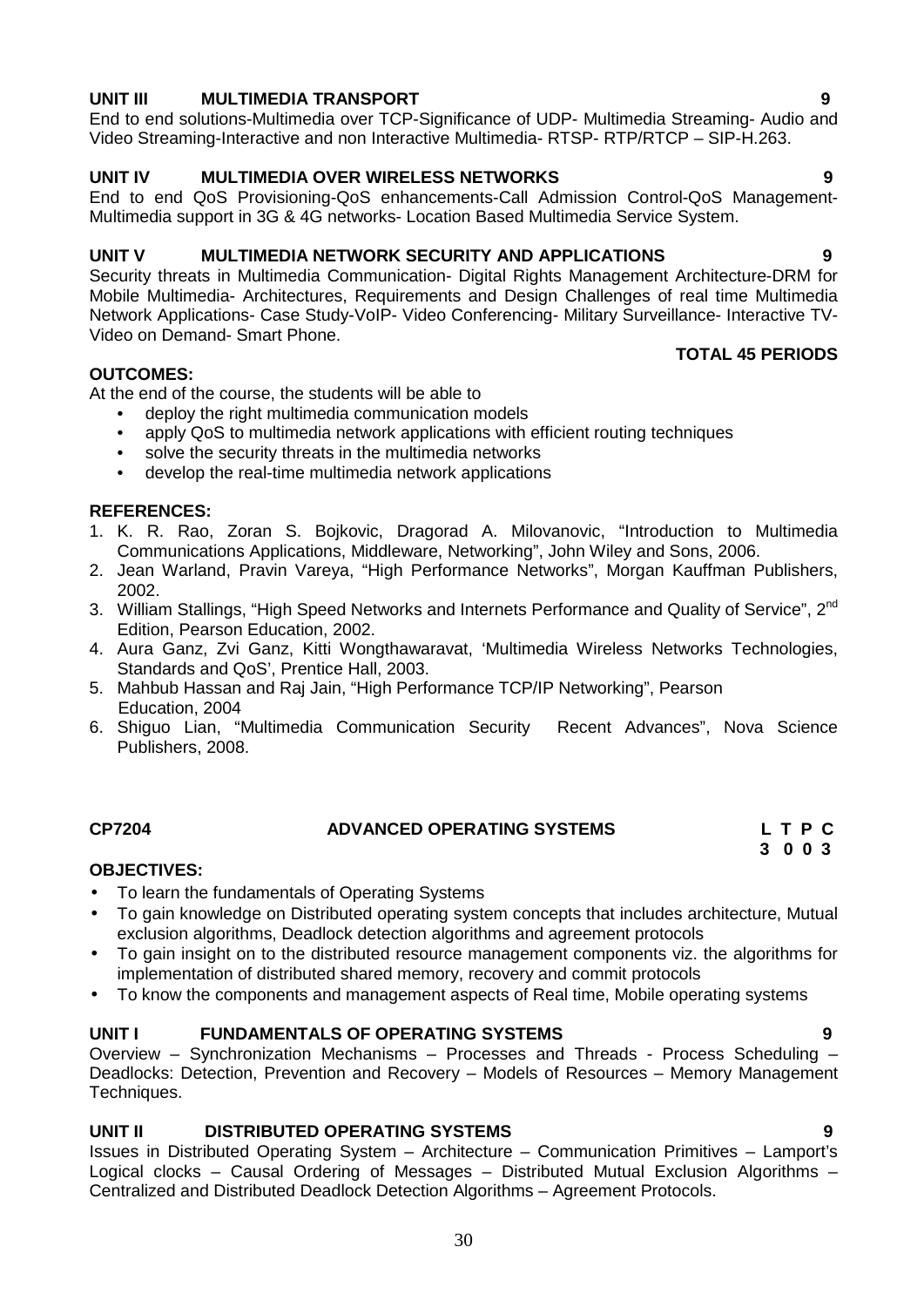### **UNIT III DISTRIBUTED RESOURCE MANAGEMENT 9**

Distributed File Systems – Design Issues - Distributed Shared Memory – Algorithms for Implementing Distributed Shared memory–Issues in Load Distributing – Scheduling Algorithms – Synchronous and Asynchronous Check Pointing and Recovery – Fault Tolerance – Two-Phase Commit Protocol – Nonblocking Commit Protocol – Security and Protection.

#### **UNIT IV REAL TIME AND MOBILE OPERATING SYSTEMS 9**

Basic Model of Real Time Systems - Characteristics- Applications of Real Time Systems – Real Time Task Scheduling - Handling Resource Sharing - Mobile Operating Systems –Micro Kernel Design - Client Server Resource Access – Processes and Threads - Memory Management - File system.

#### **UNIT V CASE STUDIES 9**

Linux System: Design Principles - Kernel Modules - Process Management Scheduling - Memory Management - Input-Output Management - File System - Interprocess Communication. iOS and Android: Architecture and SDK Framework - Media Layer - Services Layer - Core OS Layer - File System.

#### **OUTCOMES:**

Upon Completion of the course, the students should be able to:

- 1. Discuss the various synchronization, scheduling and memory management issues
- 2. Demonstrate the Mutual exclusion, Deadlock detection and agreement protocols of Distributed operating system
- 3. Discuss the various resource management techniques for distributed systems
- 4. Identify the different features of real time and mobile operating systems
- 5. Install and use available open source kernel
- 6. Modify existing open source kernels in terms of functionality or features used

#### **REFERENCES:**

- 1. Mukesh Singhal and Niranjan G. Shivaratri, "Advanced Concepts in Operating Systems Distributed, Database, and Multiprocessor Operating Systems", Tata McGraw-Hill, 2001.
- 2. Abraham Silberschatz; Peter Baer Galvin; Greg Gagne, "Operating System Concepts", Seventh Edition, John Wiley & Sons, 2004.
- 3. Daniel P Bovet and Marco Cesati, "Understanding the Linux kernel", 3rd edition, O'Reilly, 2005.
- 4. Rajib Mall, "Real-Time Systems: Theory and Practice", Pearson Education India, 2006.
- 5. Neil Smyth, "iPhone iOS 4 Development Essentials Xcode", Fourth Edition, Payload media, 2011.

# **DS7012 DESIGN AND ANALYSIS OF ALGORITHMS L T P C**

#### **UNIT I INTRODUCTION 10**

Fundamentals of algorithmic problem solving – Important problem types – Fundamentals of the analysis of algorithm efficiency – analysis frame work – Asymptotic notations – Mathematical analysis for recursive and non-recursive algorithms.

#### **UNIT II DIVIDE AND CONQUER METHOD AND GREEDY METHOD 12**

Divide and conquer methodology – Merge sort – Quick sort – Binary search – Binary tree traversal – Multiplication of large integers – Strassen's matrix multiplication – Greedy method – Prim's algorithm – Kruskal's algorithm – Dijkstra's algorithm.

### **UNIT III DYNAMIC PROGRAMMING 12**

Computing a binomial coefficient – Warshall's and Floyd' algorithm – Optimal binary search tree – Knapsack problem – Memory functions.

**3 1 0 4**